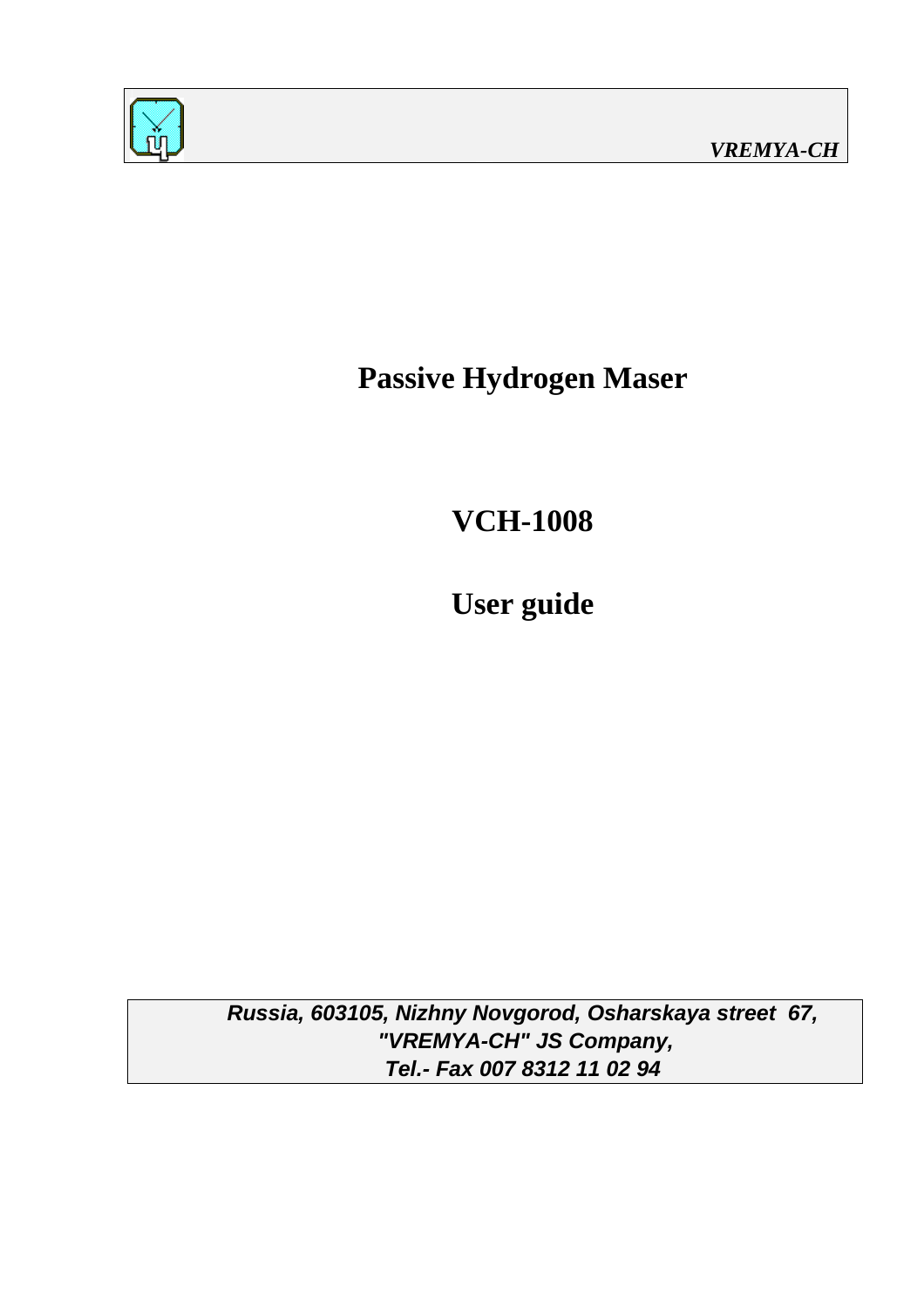# **TABLE OF CONTENTS**

| 3.4.3. Checking of the Frequency Lock Loop system – menu "FLL system"  10 |  |
|---------------------------------------------------------------------------|--|
| 3.4.4. Checking of the Reference signal unit – menu "Signal levels" 11    |  |
|                                                                           |  |
|                                                                           |  |
|                                                                           |  |
|                                                                           |  |
|                                                                           |  |
|                                                                           |  |
| 3.5.5 Searching for Hydrogen emission line - menu "H-line search" 17      |  |
|                                                                           |  |
|                                                                           |  |
|                                                                           |  |
|                                                                           |  |
|                                                                           |  |
|                                                                           |  |
|                                                                           |  |
| 3.8 Versions of embedded software of the instrument – menu "Versions" 28  |  |
|                                                                           |  |
|                                                                           |  |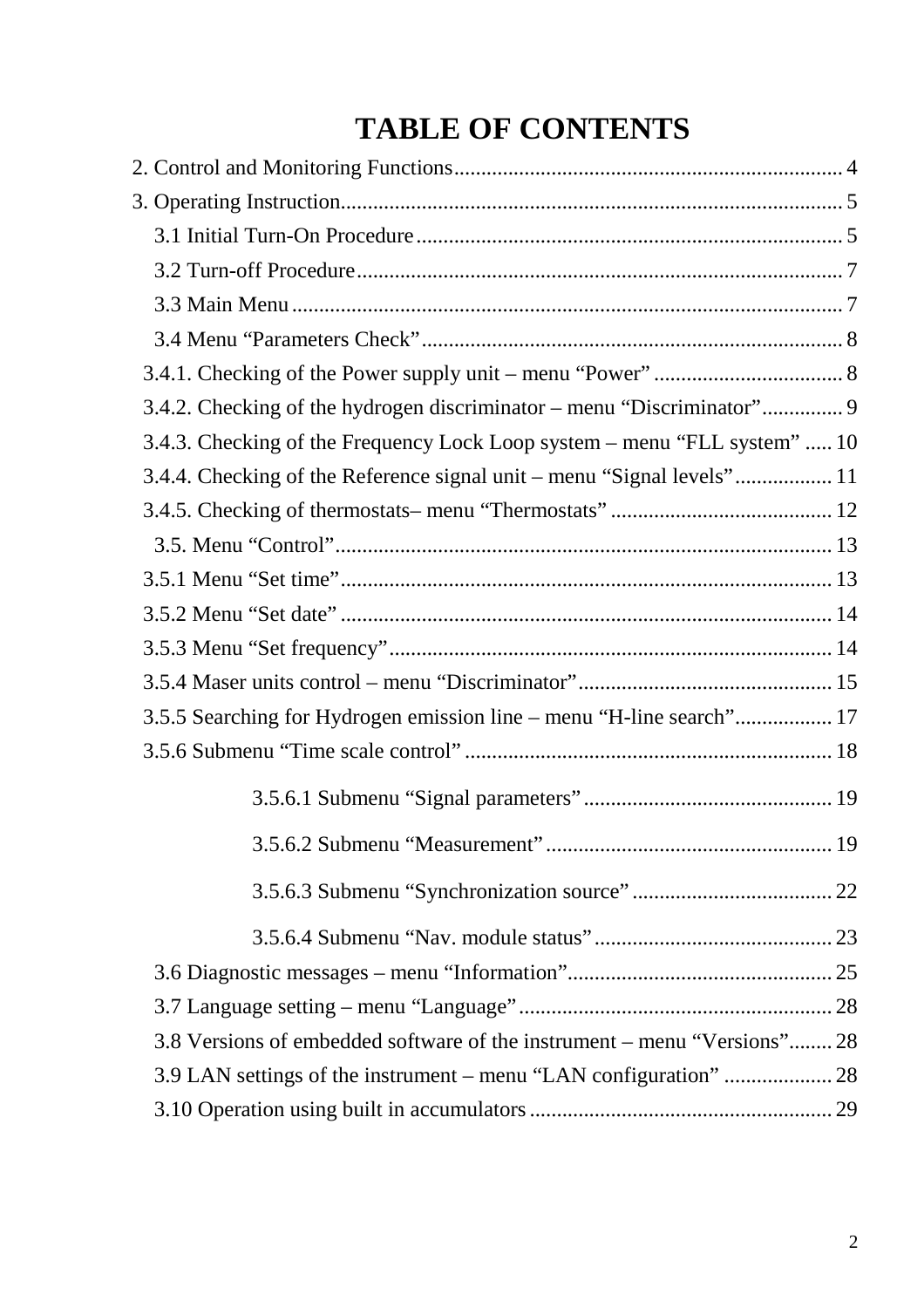# 1. List of Abbreviations

- HFO high frequency oscillator
- FLL frequency lock loop
- IF intermediate frequency
- RMS root mean square value
- DAC digital to analog converter
- ADC analog to digital converter
- PPS pulse per second
- PPM pulse per minute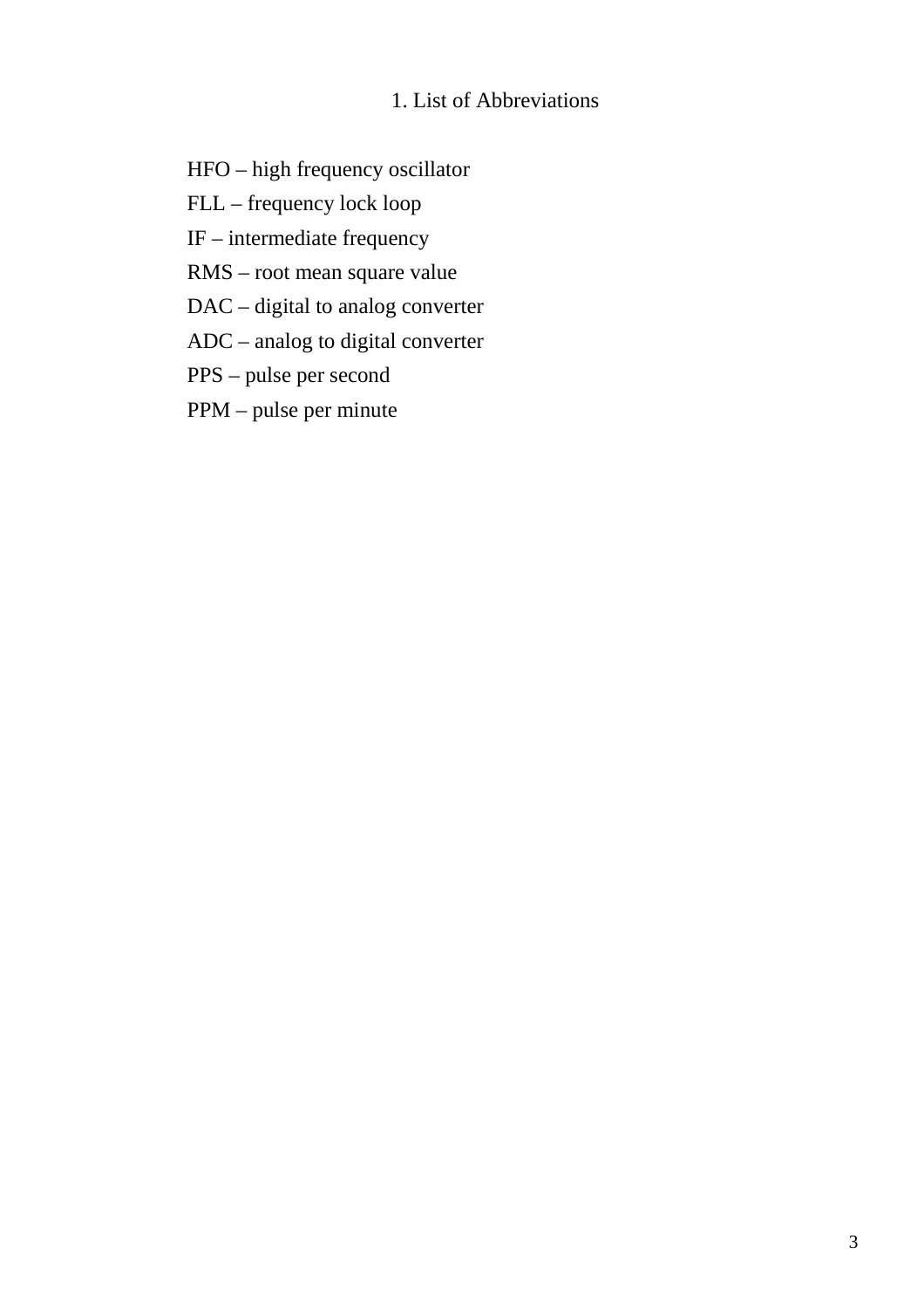# **2. Control and Monitoring Functions**

VCH-1008 Passive Hydrogen Maser realizes the following control and monitoring functions.

Control functions:

- 1. Switching ON/OFF the ion-pump high voltage, hydrogen supply source and High Frequency Oscillator (discharge HFO) with incorrect "ON" and "OFF" sequence protection.
- 2. Setup of output signals frequency offset code.
- 3. Automatic Frequency Lock Loop (FLL) search for crystal oscillator "H-line searching".
- 4. Automatic time scale and frequency correction in the synchronization regime using external 1PPS signal or 1PPS signal of embedded GLONASS/GPS receiver.
- 5. Manual setup of current date and time.

Monitoring (Check) functions:

- 1. Power circuits voltages.
- external DC source  $(+24V)$ .
- output of DC/DC converter of the external DC source  $(+27V)$ ,
- AC/DC converter  $\sim$ 220V/+27V,
- DC/DC converters  $+27V/+15V$ ,  $+27V/-15V$ ,  $+27V/+5V$ ,  $+27V/+3.3V$ ,
- internal battery (built in accumulators) voltage.
- voltage supply for ion-pump,
- voltage supply for HFO.
- 2. Purifier, ion-pump and HFO currents.
- 3. Temperature deviations of cavity ovens and hydrogen source oven.
- 4. Second harmonic signal level.
- 5. IF-level voltage.
- 6. Representation of DAC codes, engaged in control circuits of cavity and crystal oscillator tuning.
- 7. RMS voltage of the sinusoidal signals 100MHz, 10MHz, 5MHz,
- 8. Presence of the pulse signals 2.048MHz, 1PPS.
- 9. Status information about GLONASS/GPS receiver module.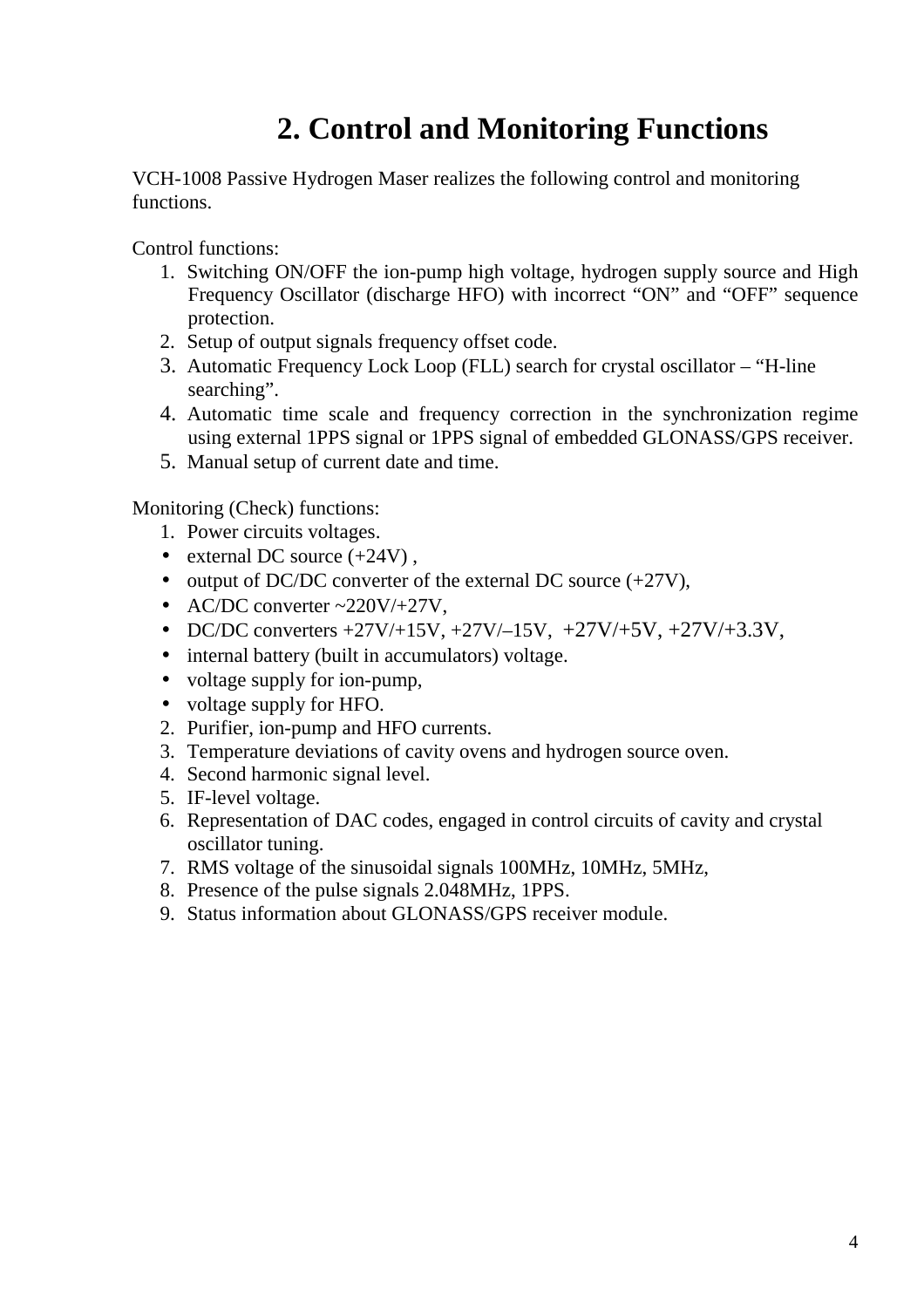# **3. Operating Instruction**

Instrument operation and its monitoring is exercised in an automatic mode. However a direct control possibility is provided. To perform it the User should choose menu commands which are represented on the LCD touch panel.

# **3.1 Initial Turn-On Procedure**

These procedures should be followed when the instrument is to be turned on:

Connect power cables to AC  $(100 - 240)$ V line or external +24V DC source to the instrument and switch ON the toggle "ACCUM" on the rear panel of the instrument.

After that automatic switching on procedure is on the run. The LED-indicator "ALARM" must light.

During first 23 seconds the information about instrument status and parameters is collected, LCD display shows the message "Loading…". After loading process the introduction window with current status information appears on the LCD display (see Fig.  $1 - 4$ ). To get more information about the instrument parameters – click "Enter the menu".

The instrument comes to a normal operation mode automatically. As soon as the external power source is connected to the instrument the main control program switches ON the ion-pump, cavity and molecular hydrogen ovens immediately, corresponding message window on the LCD display is presented in Fig. 1. As the pump current reaches its norm and cavity warms up, the molecular hydrogen purifier is energized.



Figure 1. Status screen before hydrogen purifier is run

In 5 minutes after the purifier is switched ON, the control program checks its current and if it is normal, HFO power is switched ON.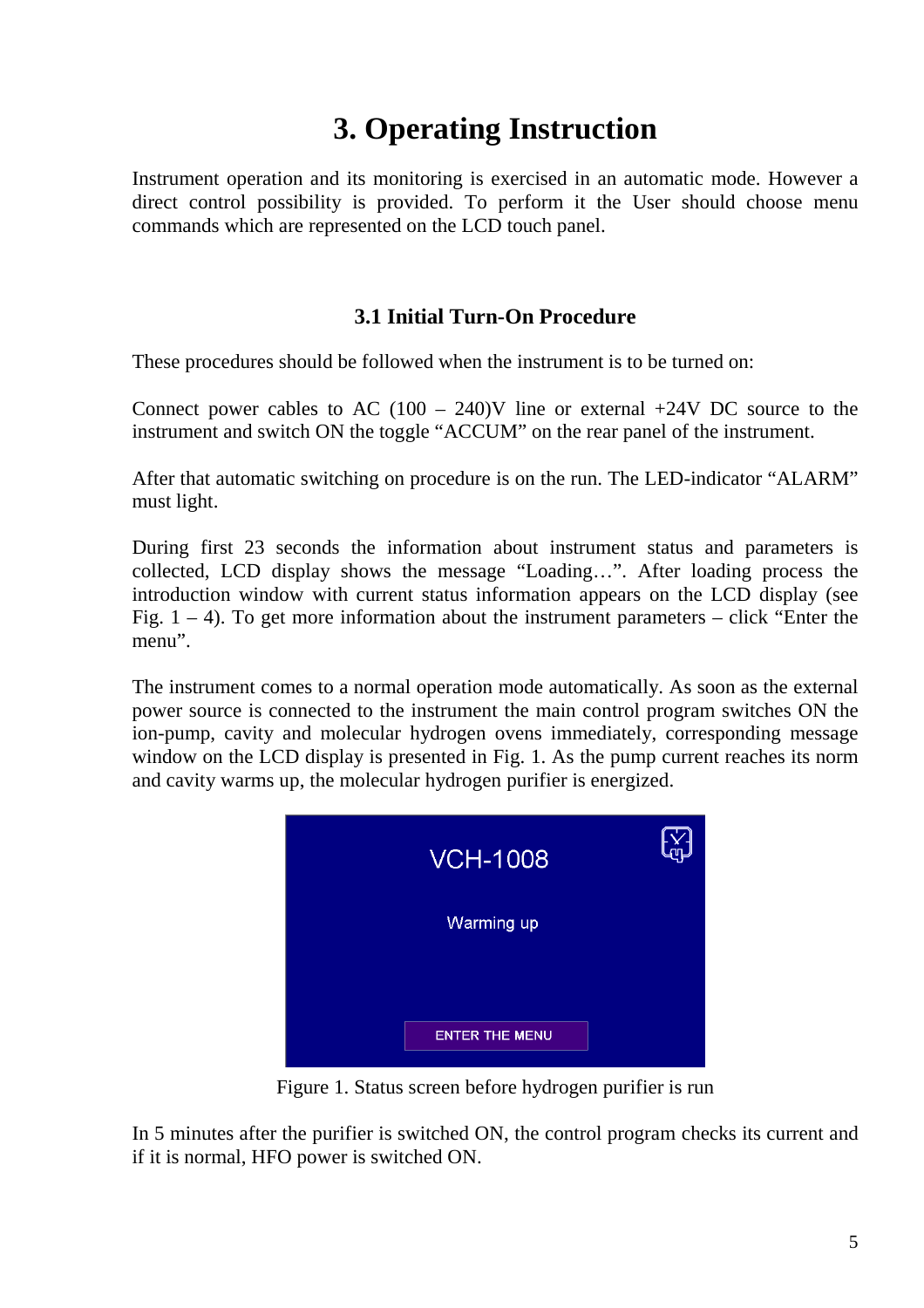

Figure 2. Status screen during H-line searching process

As soon as the normal brightness of HF-discharge in the bulb is achieved, the central processor sends the command to the FLL-processor to search Hydrogen emission line (Hline) by changing the frequency of 5 MHz crystal oscillator (Fig. 2). H-line searching procedure takes one minute, after that FLL system comes to the frequency lock state. In case of successful completion of the H-line searching procedure LED indicator "ALARM" fades and the message window on the LCD display informs about normal operation of the instrument (Fig. 3).



Figure 3. Status screen informing about normal operation of the instrument

If after switching on process non-critical errors have been detected, warning message will be shown in the status screen (see example in Fig. 4). To look at the full list of warning messages enter the menu and select item "Information".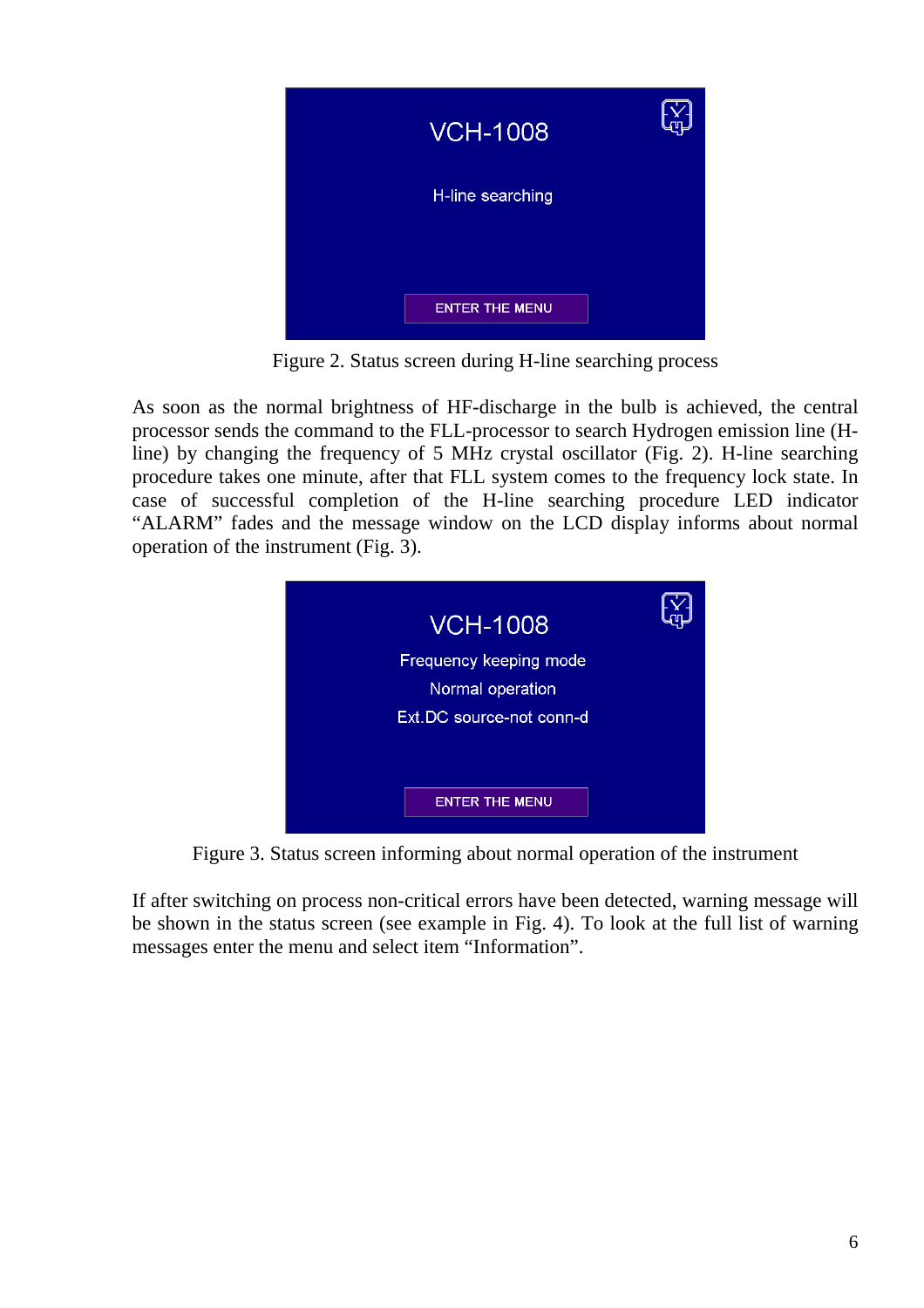

Figure 4. Status screen informing about normal operation with warning

If during switching on process or during operation of the instrument crucial failures occur and normal operation is impossible, introduction window will show message "No synchronization" and the LED-indicator "ALARM" will light.

In case of unplugging external power source, switching to internal accumulators will be done automatically, the corresponding message with the information about accumulators voltage will appear.

## **3.2 Turn-off Procedure**

To switch off the instrument toggle "ACCUM" in the lower position, disconnect external power sources 220V AC and +24V DC. After the turn-off procedure is completed, all settings of the instrument are saved in nonvolatile memory. These settings are restored when the instrument is switched on next time.

#### **3.3 Main Menu**

The main menu looks as follows:

|          | To status screen<br>Main menu                                  |                         |  |                  |  |                 |  |
|----------|----------------------------------------------------------------|-------------------------|--|------------------|--|-----------------|--|
|          |                                                                | <b>Parameters check</b> |  |                  |  | Language (Язык) |  |
|          | Control                                                        |                         |  |                  |  | Versions        |  |
| Warnings |                                                                |                         |  | LAN configuraton |  |                 |  |
|          | P. check<br>Control<br>Versions<br>LAN<br>Warnings<br>Language |                         |  |                  |  |                 |  |

Figure 5. Main menu window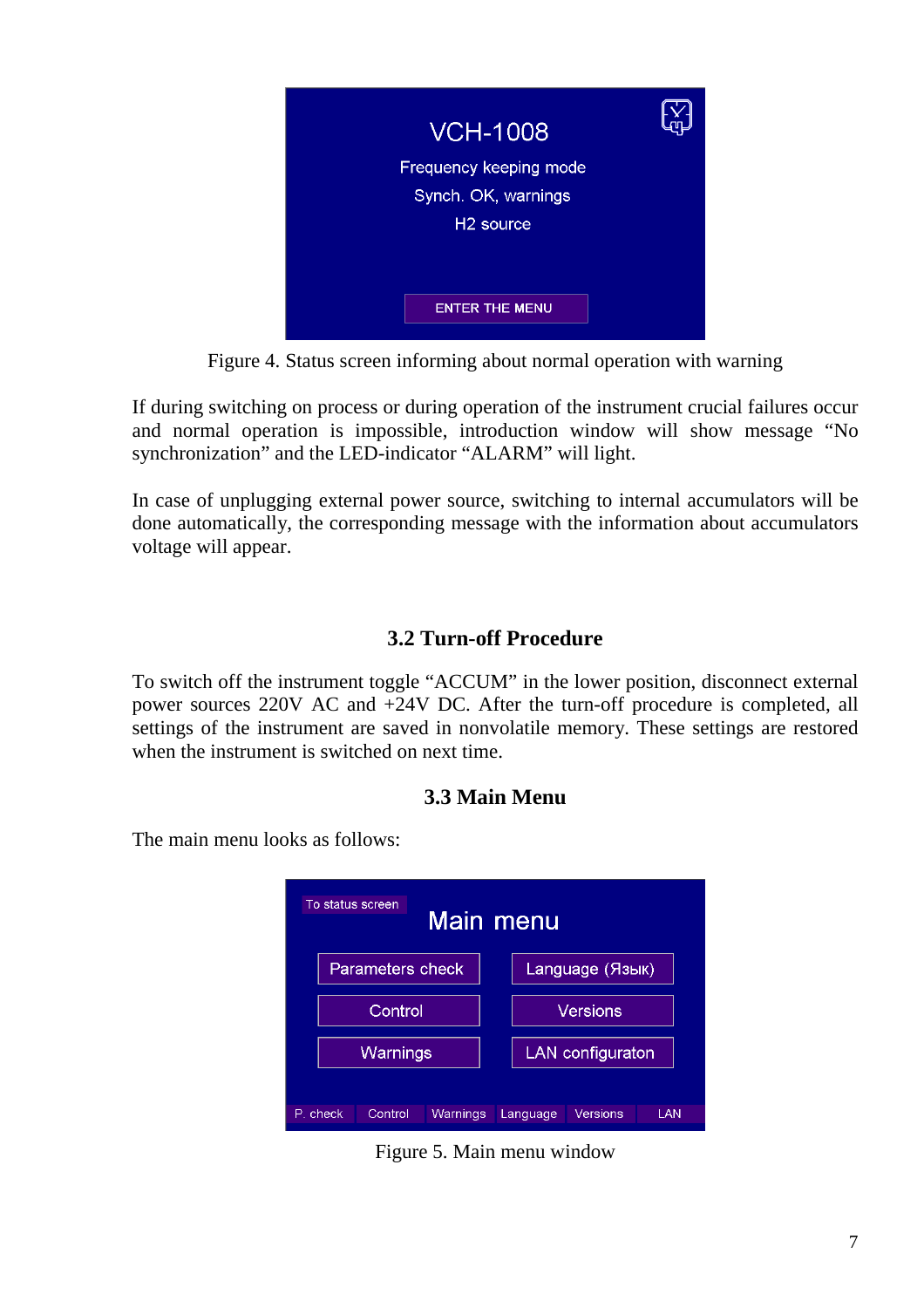Each menu window has a button in the upper left corner to turn back to the previous menu or introduction window ("To status screen" in Fig. 5). In the bottom of each menu, submenu or information window there are items of main menu for quick navigation. To select a menu item touch corresponding area on the display. All clickable buttons of the interface are colored in dark violet.

# **3.4 Menu "Parameters Check"**

The central processor measures parameters of the instrument units continuously. Use a proper submenu to inspect the parameters of a certain system. For this purpose choose one of the items shown in Fig. 6.

| To main<br><b>Parameters check</b> |                                    |  |  |  |
|------------------------------------|------------------------------------|--|--|--|
| Power                              | <b>Signal levels</b>               |  |  |  |
| <b>Discriminator</b>               | <b>Thermostats</b>                 |  |  |  |
| Date and time<br><b>FLL system</b> |                                    |  |  |  |
| Control<br>P. check<br>Warnings    | <b>Versions</b><br>LAN<br>Language |  |  |  |

Figure 6. Menu window "Parameters check"

# **3.4.1. Checking of the Power supply unit – menu "Power"**

This menu serves to check power supply voltages. After selection the item "Power" the following window appears on the LCD display (Fig. 7). Description of parameters and allowable limits are presented in Table 1.

| <b>Back</b> |                     | Help<br>Power               |
|-------------|---------------------|-----------------------------|
|             | $Uacc(V) = .005$    | Uext(V)<br>$= .005$         |
|             | $U+15(V) = 15.0$    | $U-15(V) = -14.9$           |
|             | $U3.3(V) = 3.44$    | Uacdc(V) = $27.0$           |
|             | $U27(V) = 27.7$     | $U+5(V) = 5.01$             |
| P. check    | Control<br>Warnings | Versions<br>LAN<br>Language |

Figure 7. Power supply information window

Table 1 can be viewed on the instrument display by clicking button "Help" in the upper right corner (see Fig. 7)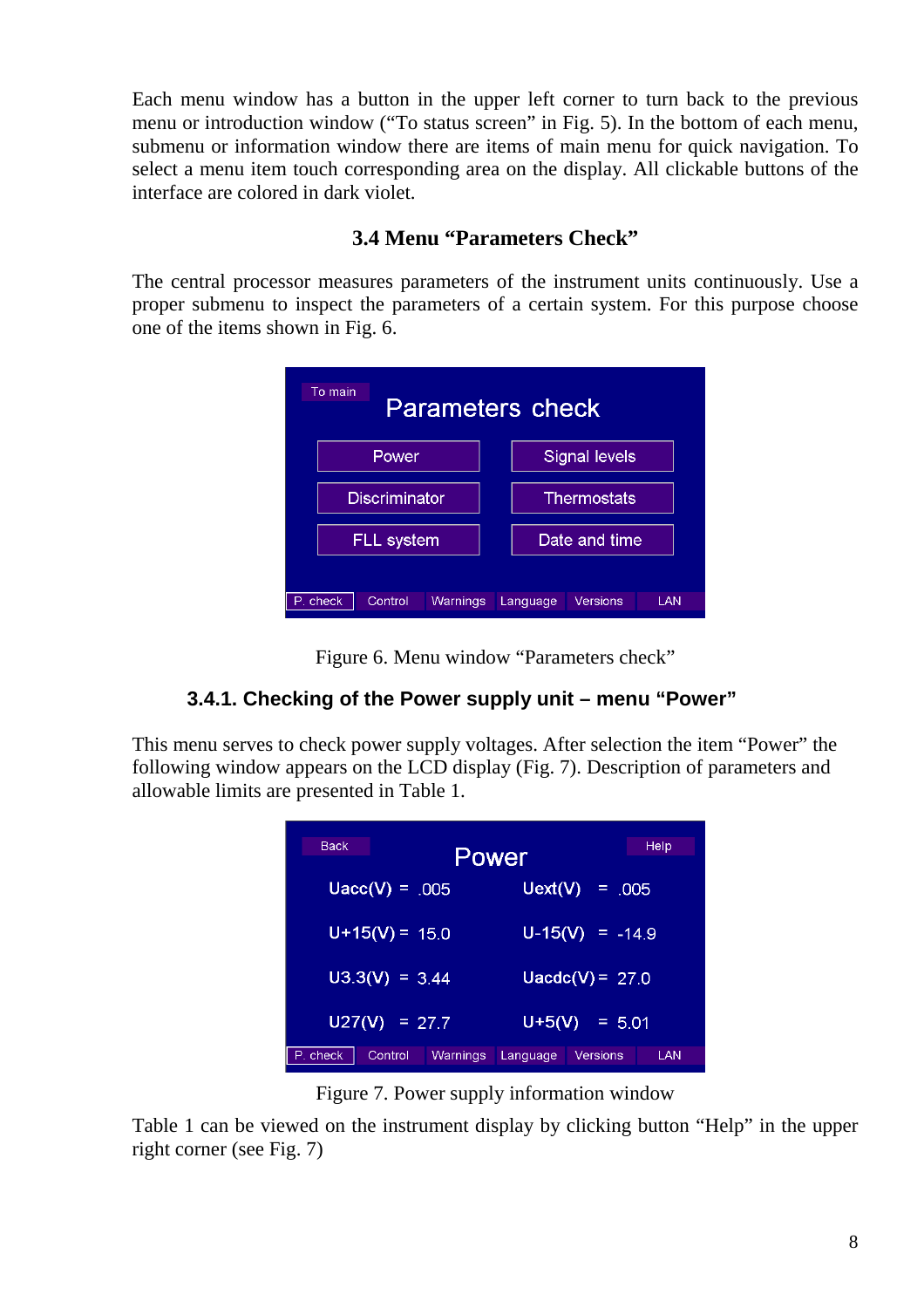| Table 1. FOWER group parameters |                                       |                    |  |  |
|---------------------------------|---------------------------------------|--------------------|--|--|
| Parameter                       | Description, units                    | Allowable limits   |  |  |
| Uacc                            | Built in accumulator voltage, V       | No less than 21.5V |  |  |
| Uext                            | External DC source voltage, V         | No less than 20V   |  |  |
| $U+27$                          | $+27$ V internal converter voltage, V | $24V$ to $30V$     |  |  |
| $U+15$                          | $+15$ V internal converter voltage, V | 13.5V to 18V       |  |  |
| $U-15$                          | $-15$ V internal converter voltage, V | $-13.5V$ to $-18V$ |  |  |
| $U+5$                           | 5 V internal converter voltage, V     | 4.5V to 5.5V       |  |  |
| $U + 3.3$                       | 3.3 V internal converter voltage, V   | 3.0V to 3.5V       |  |  |
| <b>Uacdc</b>                    | $\sim$ 220/+27 V internal converter   | No less than 22    |  |  |
|                                 | voltage, V                            |                    |  |  |

Table 1. "Power" group parameters

#### **3.4.2. Checking of the hydrogen discriminator – menu "Discriminator"**

To inspect parameters of the discriminator (Maser) and the units, providing its operation, choose item – "Discriminator". After its selection the corresponding window will appear on the LCD display (Fig. 8). Description of parameters and allowable limits are presented in the Table 2.

| <b>Back</b><br>Discriminator | Help                 |
|------------------------------|----------------------|
| $Upmp(kV) = 3.60$            | Ipmp(uA)<br>$= .640$ |
| Upr(V)                       | Ipr(A)               |
| $=.944$                      | $=.443$              |
| Uhfo $(V)$                   | Ihto(A)              |
| $= 27.9$                     | $= .511$             |
| $U$ dis $(V)$<br>$= 3.17$    | $H2p(Atm) = 12.5$    |
| P. check                     | Versions             |
| Control                      | LAN                  |
| Warnings                     | Language             |

Figure 8. Information window "Discriminator"

Table 2 can be viewed on the instrument display by clicking button "Help" in the upper right corner (see Fig. 8)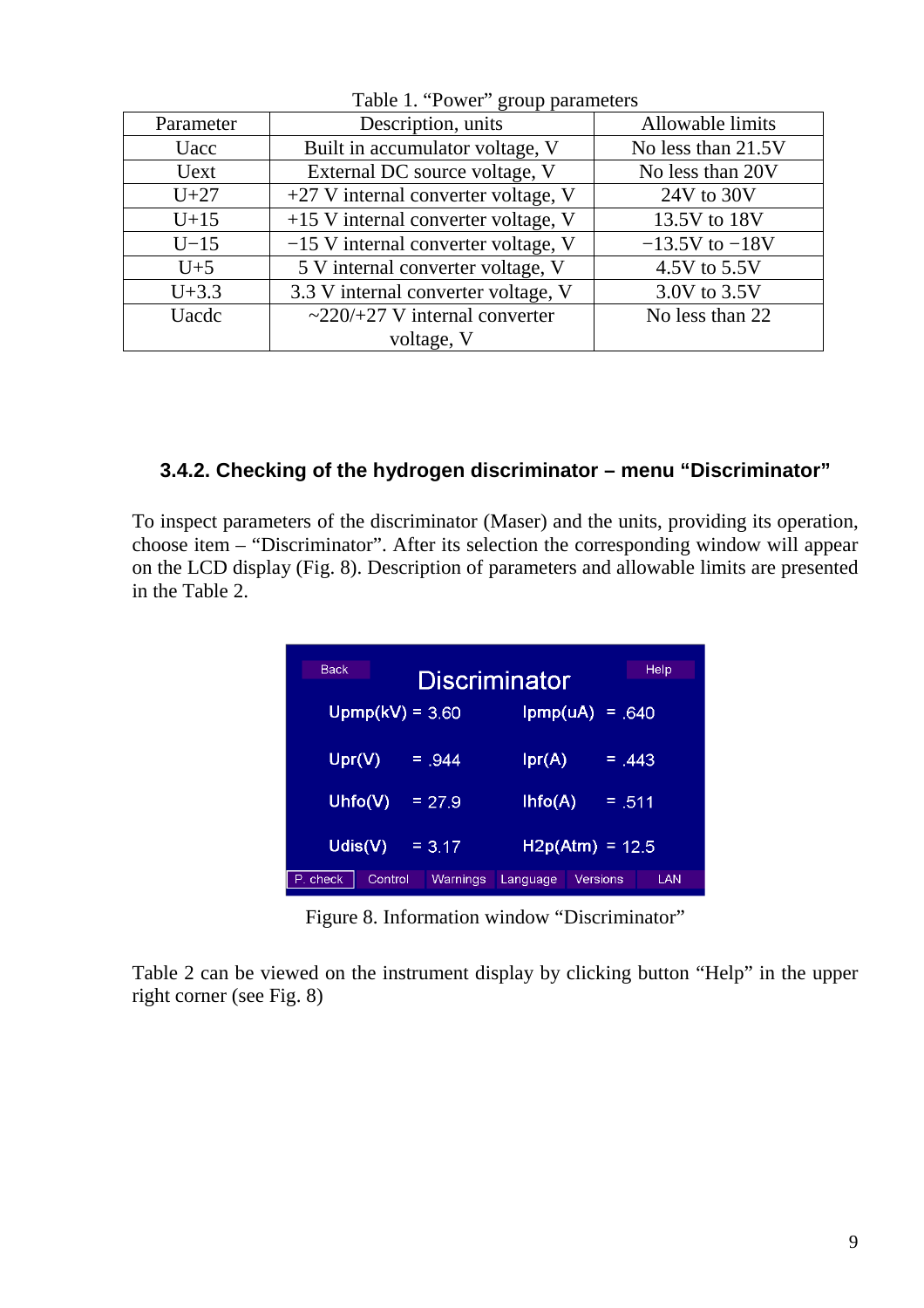| Parameter   | $B$ - $\sim$ $\sim$ $\mu$ $\sim$<br>Description, units | Allowable limits, if     |
|-------------|--------------------------------------------------------|--------------------------|
|             |                                                        | applicable               |
| Upmp        | ion pump power voltage, measured in                    | No less than 2 kV        |
|             | kilovolts                                              |                          |
| Ipmp        | ion pump current, measured in                          | No more than 495 $\mu$ A |
|             | microamperes                                           | (during heating process) |
|             |                                                        | No more than $100 \mu A$ |
|             |                                                        | (after heating)          |
| Upr         | power voltage of molecular hydrogen                    |                          |
|             | purifier, measured in volts                            |                          |
| Ipr         | purifier current, measured in amperes                  | 0.15A to 1.2A            |
| H2p         | pressure in the hydrogen source,                       | 1.5 to 20                |
|             | measured in atmospheres                                |                          |
| Uhfo        | HFO power voltage, measured in                         |                          |
|             | volts                                                  |                          |
| <b>Ihfo</b> | HFO consumption current, measured                      | No more than 0.7A        |
|             | in ampere units                                        |                          |
| Udis        | voltage of photodetector (in volts)                    | No less than 0.5V        |
|             | measuring brightness of the discharge                  |                          |
|             | in the discharge bulb                                  |                          |

Table 2. "Discriminator" group parameters

#### **3.4.3. Checking of the Frequency Lock Loop system – menu "FLL system"**

This menu allows checking the units involved in the FLL system: interrogation signal unit, receiver and FLL-processor (Fig. 9). Description of parameters and allowable limits are presented in the Table 3.

| <b>Back</b>           |               | FLL system |            | Help          |
|-----------------------|---------------|------------|------------|---------------|
| D2H<br>$= -4583$      | $QDAC = 3239$ |            |            | $RDAC = 2854$ |
| $T(^{\circ}C) = 35$   | IF            | $= 807$    | <b>GET</b> | $= 361$       |
| <b>20M</b><br>$= 801$ | Р             | $= 2800$   | F          | $= -2026$     |
| P. check<br>Control   | Warnings      | Language   | Versions   | LAN           |

Figure 9. Information window "FLL system"

D2H – second harmonic level of mismatch signal, measured in relative units. **It is a crucial parameter indicating whether crystal oscillator signal is adjusted (locked) to the frequency of hydrogen spectral line. Crystal oscillator is considered to be synchronized if D2H < −1000.**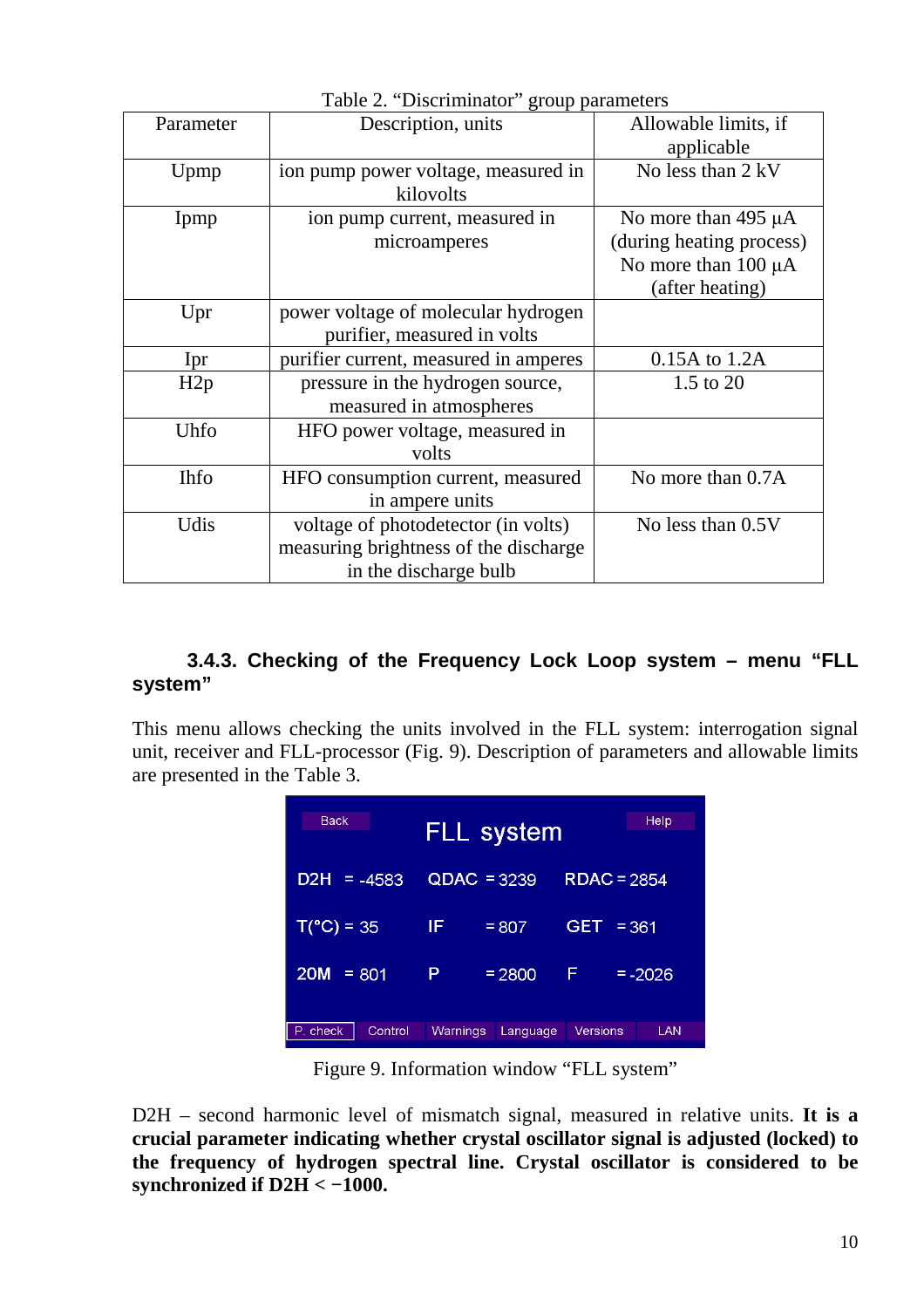| Parameter    | Description, units                                                                                          | Allowable limits, if<br>applicable |
|--------------|-------------------------------------------------------------------------------------------------------------|------------------------------------|
| D2H          | Second harmonic level of mismatch<br>signal, measured in arbitrary units.                                   | No more than -1000                 |
| QDAC         | Crystal oscillator fine tuning DAC code,<br>arbitrary units                                                 | 1000 to 64535                      |
| <b>RDAC</b>  | Discriminator resonator tuning DAC code                                                                     | 1000 to 64535                      |
| T            | Temperature $(^{\circ}C)$ measured on the FLL<br>processor board                                            |                                    |
| IF           | Receiver intermediate frequency signal<br>level, arbitrary units (ranged between 0)<br>and 1023)            | No less than 60                    |
| <b>GET</b>   | Receiver heterodyne (oscillator) signal<br>level, measured in ADC code units<br>(ranged between 0 and 1023) | No less than 60                    |
| 20M          | 20.40575168 MHz synthesizer DAC<br>code, arbitrary units<br>(ranged between 0 and 1023)                     | No less than 4                     |
| P            | Selected digital code of synthesizer<br>20.40575168 MHz signal level,<br>(factory set)                      | 0 to 4095                          |
| $\mathbf{F}$ | Output signal frequency code, measured<br>in units of $1.e-15$                                              | -99999 to 99999                    |

Table 3. "FLL system" group parameters

Table 3 can be viewed on the instrument display by clicking button "Help" in the upper right corner (see Fig. 9)

#### **3.4.4. Checking of the Reference signal unit – menu "Signal levels"**

This menu serves to inspect the internal reference signals. The sinusoidal signal levels are measured in volts, pulse signals are controlled for presence by logical detectors, which mark presence or absence of corresponding signals (Fig. 10). Description of parameters and allowable limits are presented in the Table 4.



Figure 10. Information window "Signal levels"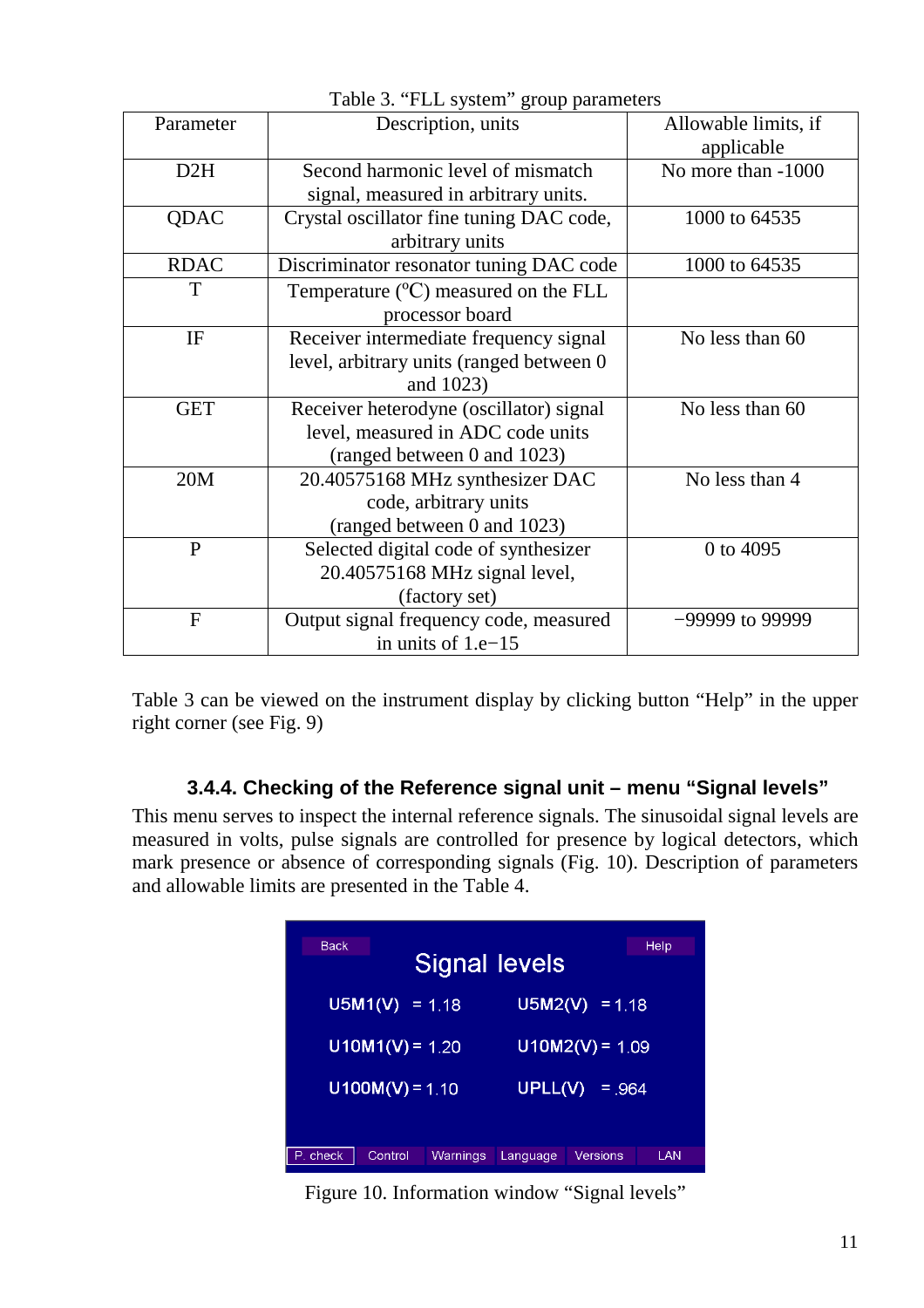Table 4 can be viewed on the instrument display by clicking button "Help" in the upper right corner (see Fig. 10)

| Parameter      | Description, units                                                                                            | Allowable limits, if<br>applicable |
|----------------|---------------------------------------------------------------------------------------------------------------|------------------------------------|
| U5M1           | 5 MHz output signal voltage, output<br>N <sub>2</sub> 1, V, RMS                                               | No less than $0.3$                 |
| U5M2           | 5 MHz output signal voltage, output<br>$N02$ , V, RMS                                                         | No less than $0.3$                 |
| U10M1          | 10 MHz output signal voltage, output<br>N <sub>2</sub> 1, V, RMS                                              | No less than 0.3                   |
| U10M2          | 10 MHz output signal voltage, output<br>$N2$ , V, RMS                                                         | No less than 0.3                   |
| U100M          | 100 MHz output signal voltage, V, RMS                                                                         | No less than 0.3                   |
| <b>UPLL</b>    | Control voltage of PLL system for 100<br>MHz signal, V                                                        | $0.5$ to 4.5                       |
| 1 <sub>M</sub> | Status (OK/ERR) of pulse signal 1 MHz<br>(the signal runs to the rear panel, and<br>marked as "1 MHz")        |                                    |
| 2048           | status (OK/ERR) of pulse signal 2.048<br>MHz (the signal runs to the rear panel,<br>and marked as "2.048MHz") |                                    |

Table 4. "Signal levels" group parameters

# **3.4.5. Checking of thermostats– menu "Thermostats"**

This submenu allows to inspect the cavity's ovens voltages and molecular hydrogen source oven voltage (see Fig. 11). Description of parameters and allowable limits are presented in the Table 4.

| <b>Back</b><br><b>Help</b><br><b>Thermostats</b> |             |             |          |                 |     |
|--------------------------------------------------|-------------|-------------|----------|-----------------|-----|
|                                                  | $T1 = 5$    | $T2 = 23$   |          | $TS = 60$       |     |
|                                                  | $P1 = 1299$ | $P2 = 1573$ |          | $P3 = 4777$     |     |
| P. check                                         | Control     | Warnings    | Language | <b>Versions</b> | LAN |

Figure 11. Information window "Thermostats"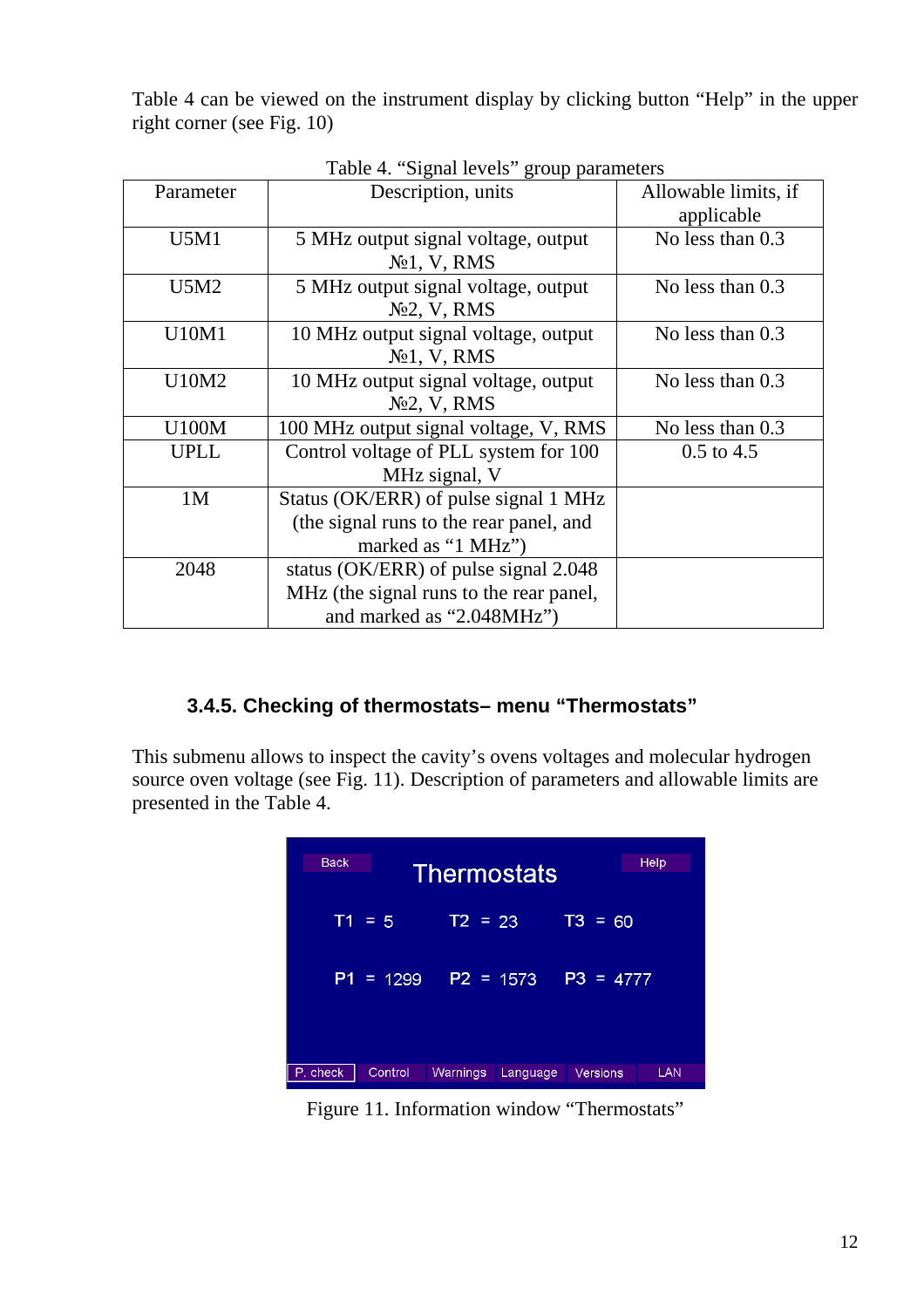Table 5 can be viewed on the instrument display by clicking button "Help" in the upper right corner (see Fig. 11)

| Parameter      | Description, units                   | Allowable limits, if<br>applicable |
|----------------|--------------------------------------|------------------------------------|
| T1             | temperature mismatch of cavity side  | No more than 150                   |
|                | surface, arbitrary units             |                                    |
| T2             | temperature mismatch of cavity base, | No more than 150                   |
|                | arbitrary units                      |                                    |
| T <sub>3</sub> | temperature mismatch of hydrogen     | No more than 1000                  |
|                | source, arbitrary units              |                                    |
| P <sub>1</sub> | cavity side surface heater power,    | $10 - 32767$                       |
|                | arbitrary units                      |                                    |
| P <sub>2</sub> | cavity base heater power, arbitrary  | $10 - 32767$                       |
|                | units                                |                                    |
| P <sub>3</sub> | hydrogen source heater power,        | $10 - 32767$                       |
|                | arbitrary units                      |                                    |

Table 5. "Thermostats" group parameters

#### **3.5. Menu "Control"**

Control submenu of main menu (Fig. 5) looks as follows:

| To main<br>Control |               |          |                 |               |                      |     |
|--------------------|---------------|----------|-----------------|---------------|----------------------|-----|
|                    |               | Set time |                 |               | <b>Discriminator</b> |     |
|                    | Set date      |          |                 | H-line search |                      |     |
|                    | Set frequency |          |                 |               | <b>Time scale</b>    |     |
|                    | P. check      | Control  | <b>Warnings</b> | Language      | Versions             | LAN |

Figure. 12 Menu "Control"

Submenus of menu "Control" are described below.

#### **03.5.1 Menu "Set time"**

To set current time on the instrument use corresponding submenu of menu "Control". The window for time setting is shown in Fig. 13. Time should be entered in the following format: hh:mm:ss, hh – hour (2 digits), mm – minute (2 digits), ss – second (2 digits). Values of hour, minute and second should be separated by ":". To apply new time value – click "Set" button, to modify typed time value – click "Clear" button. On the left side of the display window current date and time are indicated. After setting new time value, "Time" field will be updated in two seconds.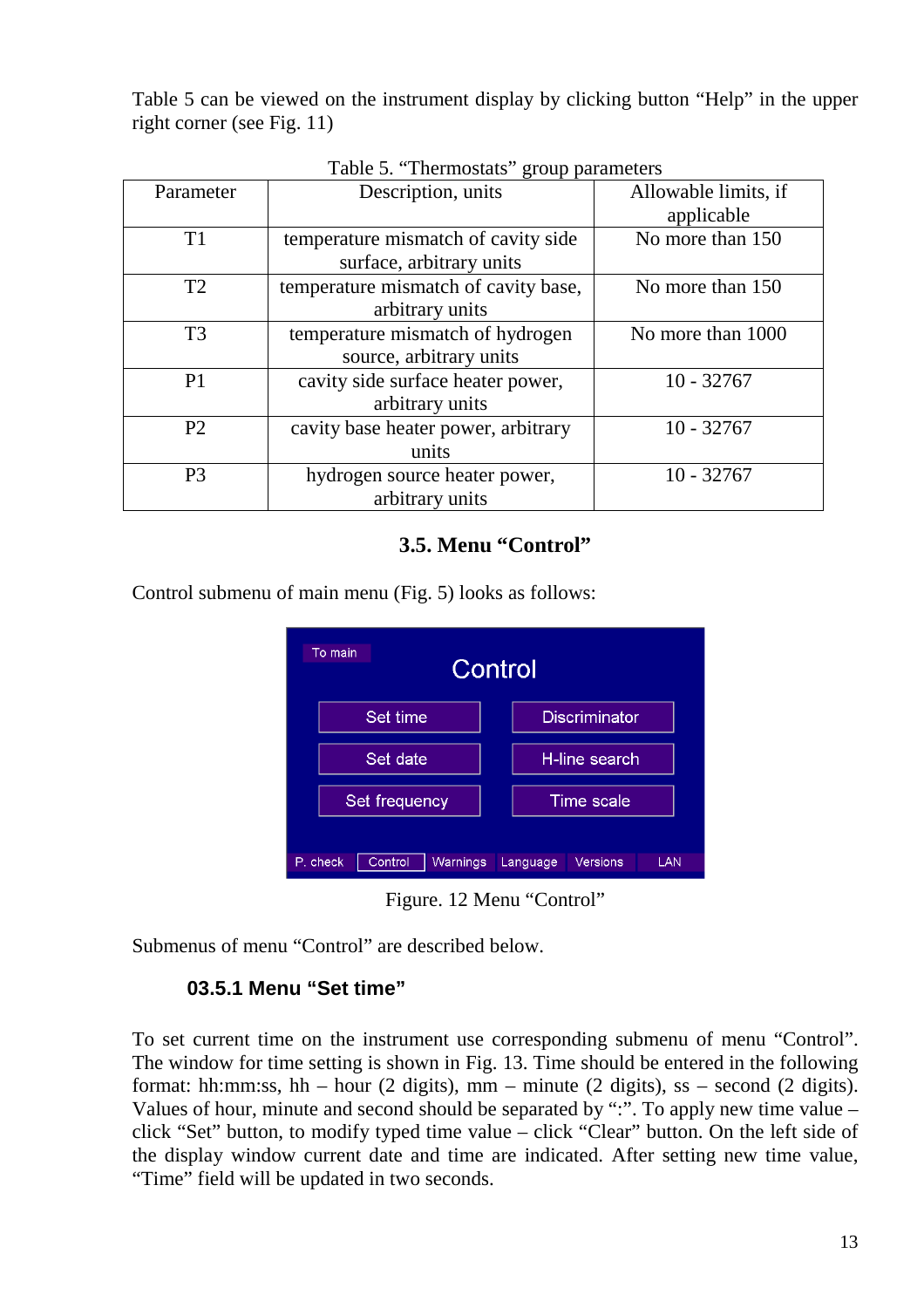

Figure 13. User interface for time setting

# **3.5.2 Menu "Set date"**

To set current date on the instrument use corresponding submenu of menu "Control" (Fig. 12). The window for date setting is shown in Fig. 14. Date should be entered in the following format: DD:MM:YY, DD – day  $(2 \text{ digits})$ , MM – month  $(2 \text{ digits})$ , YY – year (2 digits). Values of day, month and year should be separated by ".".To apply new date value – click "Set" button, to change typed date value – click "Clear" button. On the left side of the display window current date and time are indicated. After setting new date value, "Date" field will be updated in two seconds.

| <b>Back</b>      |         | Set date   |          |   |          |     |  |
|------------------|---------|------------|----------|---|----------|-----|--|
| Date             |         | 19.06.13   |          |   | 2        | 3   |  |
| 18.06.13<br>Time |         | <b>Set</b> |          | 4 | 5        | 6   |  |
| 09:40:22         |         | Clear      |          |   | 8        | 9   |  |
|                  |         |            |          | ٠ | U        |     |  |
| P. check         | Control | Warnings   | Language |   | Versions | LAN |  |

Figure 14. User interface for date setting

#### **3.5.3 Menu "Set frequency"**

Menu "Set frequency" (Fig. 15) allows to adjust output signals frequency precisely by changing digital synthesizer code. Relative value of the output frequency could be changed by steps  $10^{-15}$  in the range from  $-9.9999 \cdot 10^{-11}$  to 9.9999 $\cdot 10^{-11}$  (codes from −99999 to 99999).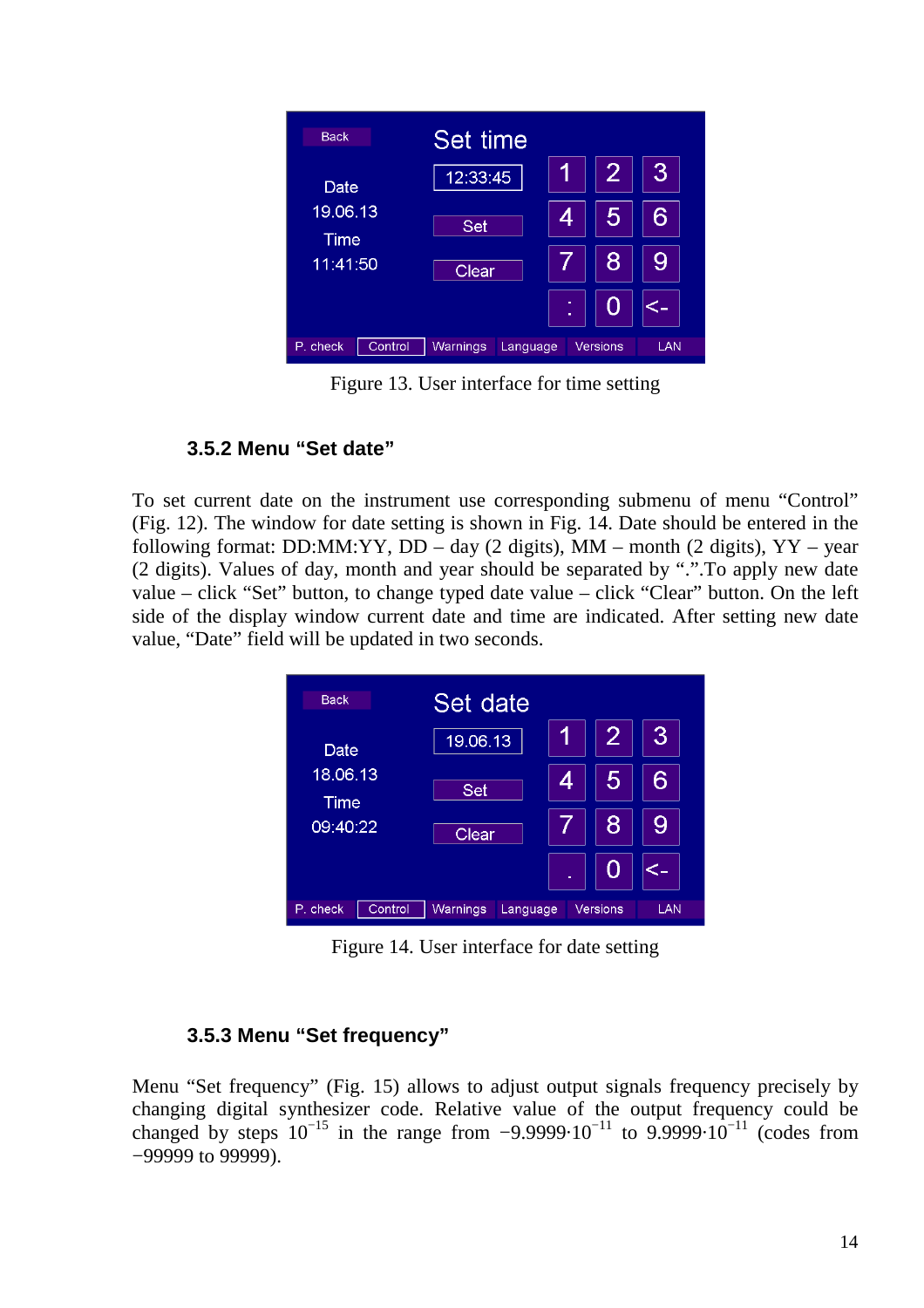To apply new frequency code – click "Set" button, to change typed value – click "Clear" button. On the left side of the display window current frequency code is indicated. After setting new frequency value "Current frequency" field will be updated in three seconds.

| <b>Back</b>                     | Set frequency |   |          |     |
|---------------------------------|---------------|---|----------|-----|
| <b>Current frequency</b>        |               |   | 2        | 3   |
| $-2026e-15$                     |               | 4 |          |     |
| $*e-15$<br>278                  |               |   | 8        |     |
| Set<br>Clear                    |               |   |          |     |
| P. check<br>Warnings<br>Control | Language      |   | Versions | LAN |

Figure 15. User interface for output signal frequency setting

# **3.5.4 Maser units control – menu "Discriminator"**

Submenu "Discriminator" serves to switch ON/OFF manually such the maser units as: ion pump, purifier, high frequency oscillator (HFO).

Three units of the maser (quantum hydrogen discriminator) have to be switch ON/OFF in a proper sequence: the HFO cannot be switched ON until the purifier is switched ON; the purifier, in turn, can be switched ON only after the ion pump is switched ON and provided a necessary vacuum level.

Thus, there is a strict sequence of switching ON/OFF these units:

- switching ON – pump, purifier, HFO;

- switching OFF – HFO, purifier, pump.

To prevent a mistake, the control program monitors the sequences of switching ON/OFF and gives proper recommendations on LCD display. Therefore 4 different windows are possible in discriminator control mode.

1. Discriminator units are switched OFF (Fig. 16).



Figure 16. Submenu "Discriminator", variant 1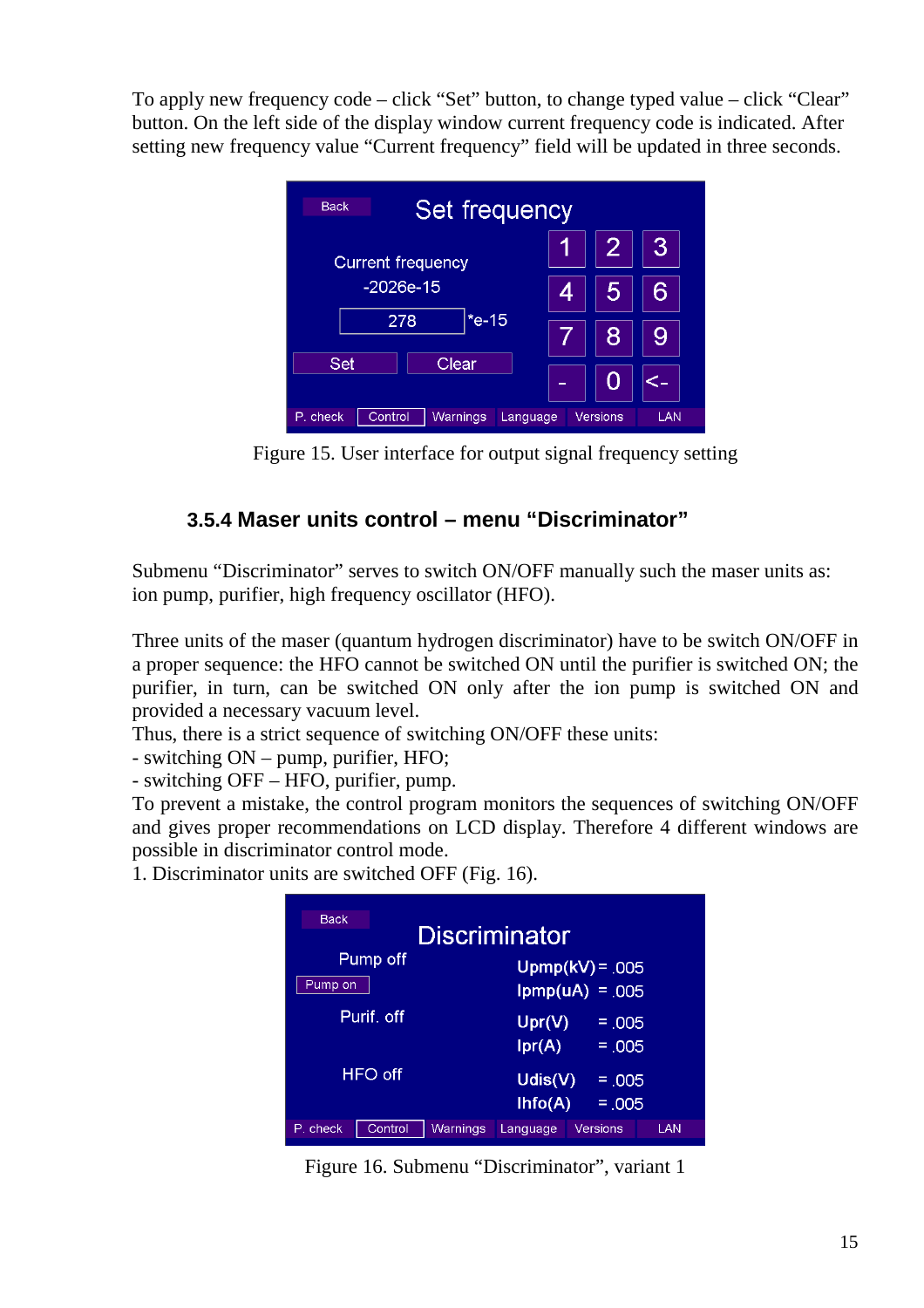In this case it is possible to switch on the ion-pump. After ion-pump has been switched ON the next variant of submenu "Discriminator" is shown (Fig. 17).

2. The pump is switched ON, purifier and HFO are switched OFF. One can either switch OFF the pump or switch ON the purifier

| <b>Back</b> |                     | <b>Discriminator</b>    |                                        |     |
|-------------|---------------------|-------------------------|----------------------------------------|-----|
|             | Pump on<br>Pump off |                         | $Upmp(kV) = 3.60$<br>$lpmp(uA) = .579$ |     |
| Purifier on | Purif. off          | Upr(V)                  | $= .005$                               |     |
|             | HFO off             | Ipr(A)<br>$U$ dis $(V)$ | $= 0.005$<br>$= 0.005$                 |     |
| P. check    | Warnings<br>Control | lhfo(A)<br>Language     | $= 0.005$<br>Versions                  | LAN |

Figure 17. Submenu "Discriminator", variant 2

3. Pump and purifier are switched ON, HFO is switched OFF. One can either switch OFF the purifier or switch ON the HFO, (Fig. 18).

| Back<br>Discriminator           |                                                    |  |  |  |  |
|---------------------------------|----------------------------------------------------|--|--|--|--|
| Pump on                         | $Uppmp(kV) = 3.60$<br>$lpmp(uA) = .610$            |  |  |  |  |
| Purif, on<br>Purifier off       | Upr(V)<br>$= .924$<br>Ipr(A)<br>$= 0.442$          |  |  |  |  |
| HFO off<br>HFO on               | $U$ dis $(V)$<br>$= 0.005$<br>Ihfo(A)<br>$= 0.005$ |  |  |  |  |
| P. check<br>Warnings<br>Control | Versions<br>Language<br>LAN                        |  |  |  |  |

Figure 18. Submenu "Discriminator", variant 3

4. The Pump, purifier, HFO are switched on. In this position User can only switch OFF the HFO

| <b>Back</b>                            | Discriminator                                   |
|----------------------------------------|-------------------------------------------------|
| Pump on                                | $Upmp(kV) = 3.60$<br>$lpmp(uA) = .671$          |
| Purif. on                              | Upr(V)<br>$=.921$<br>Ipr(A)<br>$= 441$          |
| HFO on<br><b>HFO off</b>               | $U$ dis $(V)$<br>$= 3.07$<br>Ihfo(A)<br>$=.499$ |
| Control<br><b>Warnings</b><br>P. check | <b>Versions</b><br>LAN<br>Language              |

Figure 19. Submenu "Discriminator", variant 4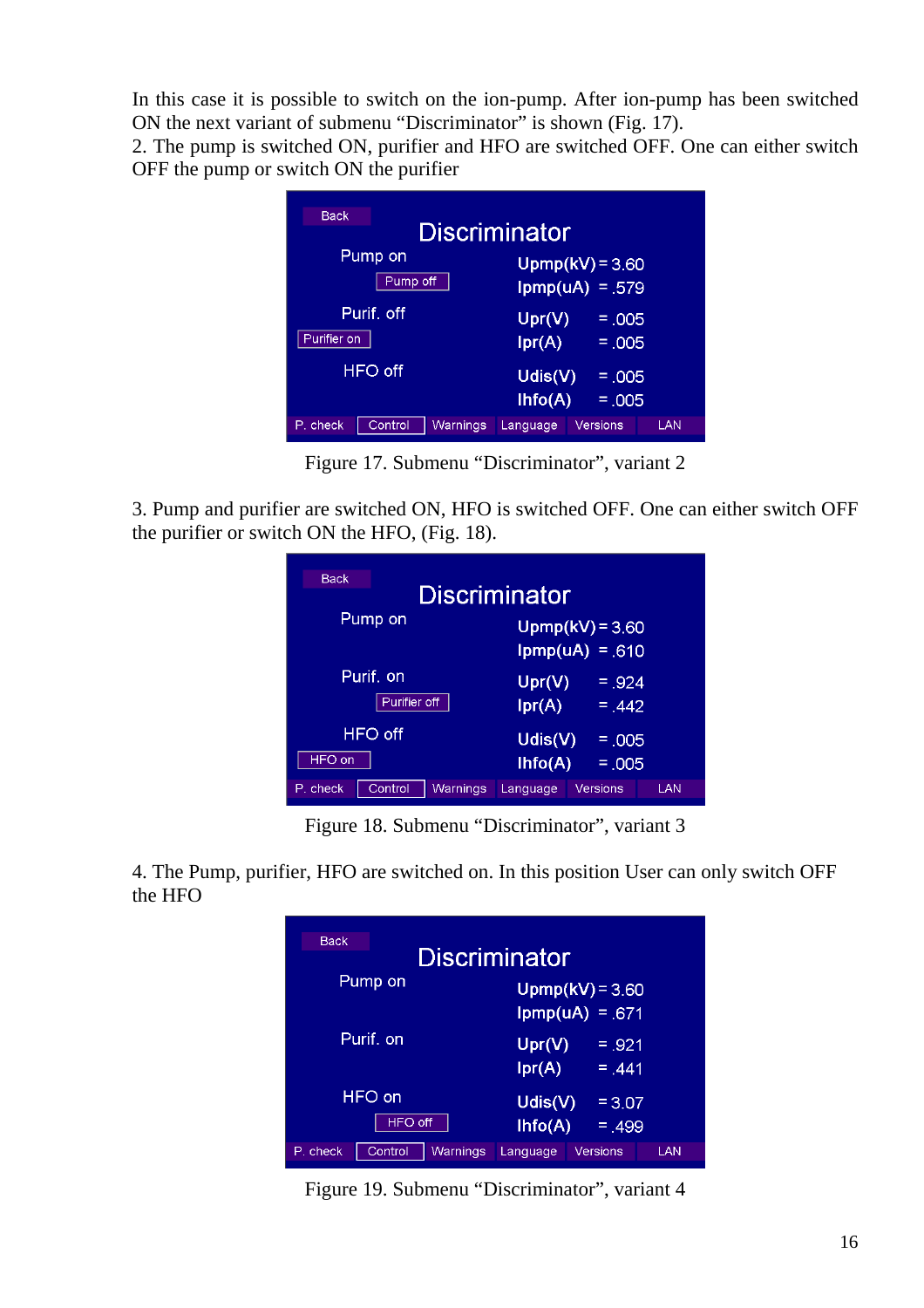Note that discriminator is controlled automatically always excepting time interval when submenu "Discriminator" is opened. If User leaves this submenu, the instrument will switch to the automatic mode after 100 seconds. So, if some units are switched off manually, control program in automatic mode will switch them on. All User manipulations are stored in nonvolatile memory of the instrument.

## **3.5.5 Searching for Hydrogen emission line – menu "H-line search"**

This submenu is designed to preset or correct the crystal oscillator frequency and tune it in the middle of H-emission line. The main 5MHz crystal oscillator is controlled by the sum of two voltages: preset control voltage  $0 - 8$  V formed by coarse DAC code Qctl  $(0)$ to 65535) and control voltage in the range  $0 - 0.8$  V formed by fine tuning DAC code Q (0 to 65535). For proper operation it is advisable to set coarse DAC code in such a way, that the code of the fine tuning will occur in the middle of the full scale (the middle is about 32767). Such a procedure is fulfilled automatically each time, when the instrument is switching ON in auto switch mode, but it can become necessary for manual switch mode operation.

If the item "H-line" of menu "Control" (Fig. 12) is selected the corresponding window will be shown on the LCD (see Fig. 20). Parameters presented in this window are described in the Table 6 and in major repeat parameters described in the paragraph 3.4.3.

| <b>Back</b><br>H-Line search                           |          |                |                |        |  |
|--------------------------------------------------------|----------|----------------|----------------|--------|--|
| $D2H = -4145$                                          |          | $QDAC = 32767$ | $RDAC = 18000$ |        |  |
| $20M = 776$                                            | Р        | $= 2800$       | F              | $= 0.$ |  |
| H-Line searching<br>Octl<br>$= 18000$<br>Search H-line |          |                |                |        |  |
| P. check<br>Control                                    | Warnings | Language       | Versions       | LAN    |  |

Figure 20. Submenu "H-Line search"

To start the procedure of crystal oscillator control voltage searching – click on the "Search H-line" button on the LCD. To monitor the progress of searching – look at the parameters: RDAC (discriminator resonator tuning DAC code) and Qctl (crystal oscillator coarse tuning DAC). At first the resonator is adjusted and RDAC is varying in the full range. After the resonator has been adjusted, searching a proper coarse DAC code of crystal oscillator control voltage is started. If Qctl code is successfully selected LED indicator "ALARM" will fade with 2-3 second delay.

If during H-line searching procedure user turns back to the menu "Control" or selects another menu, searching process will be continued independently.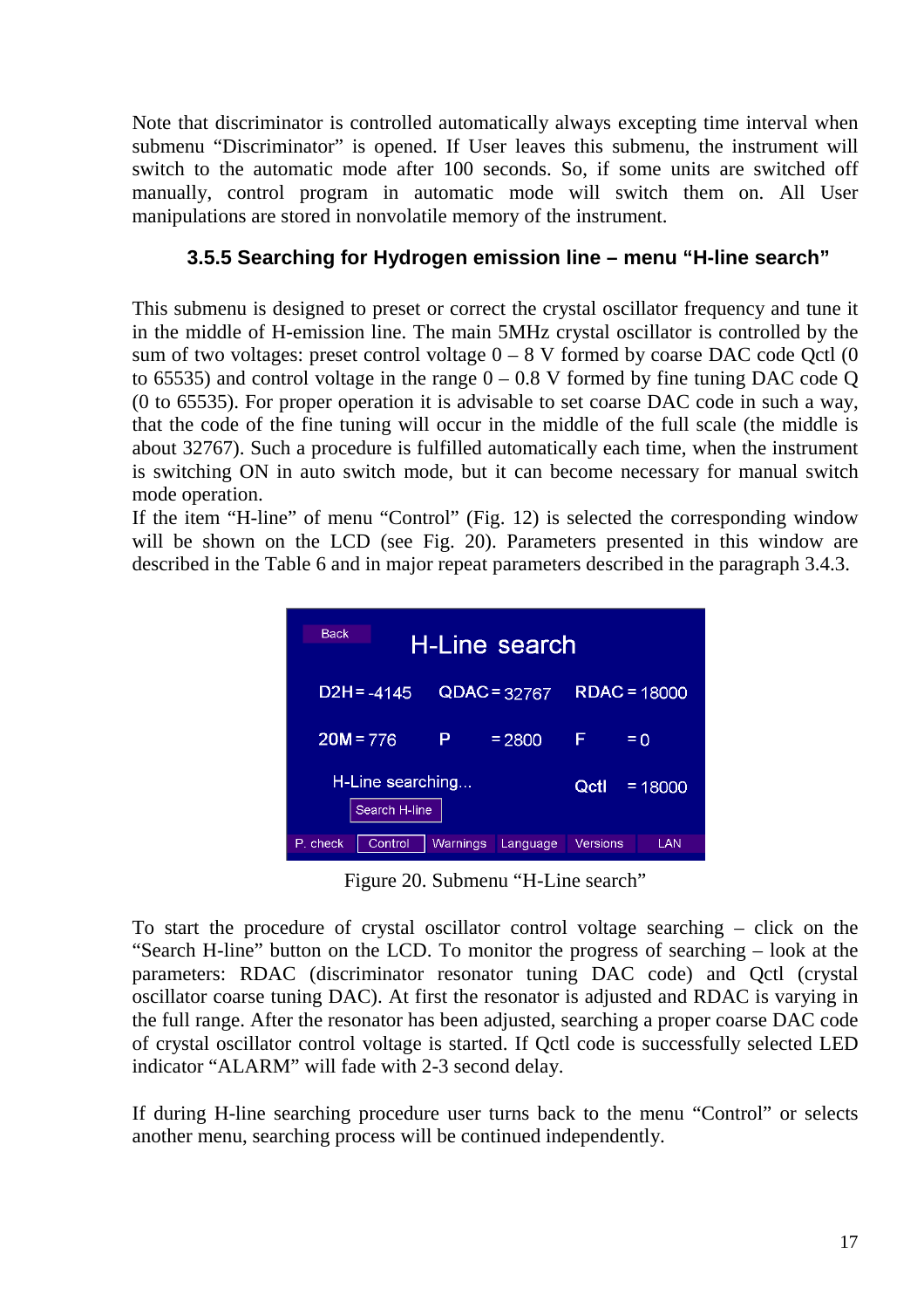|             | $14010$ of $1210$ system group parameters |                      |
|-------------|-------------------------------------------|----------------------|
| Parameter   | Description, units                        | Allowable limits, if |
|             |                                           | applicable           |
| D2H         | Second harmonic level of mismatch         | No more than -1000   |
|             | signal, measured in arbitrary units.      |                      |
| QDAC        | Crystal oscillator fine tuning DAC code,  | 1000 to 64535        |
|             | arbitrary units                           |                      |
| <b>RDAC</b> | Discriminator resonator tuning DAC code   | 1000 to 64535        |
| 20M         | 20.40575168 MHz synthesizer DAC           | No less than 7       |
|             | code, arbitrary units                     |                      |
| P           | Selected digital code of synthesizer      | 0 to 4095            |
|             | 20.40575168 MHz signal level, (factory    |                      |
|             | set)                                      |                      |
| F           | Output signal frequency code, measured    | -99999 to 99999      |
|             | in units of 1.e-15                        |                      |
| Qctl        | Crystal oscillator coarse tuning DAC      | 0 to 65535           |
|             | code, arbitrary units                     |                      |

Table 6. "FLL system" group parameters

## **3.5.6 Submenu "Time scale control"**





This submenu (Fig. 21) contains the following items:

- "Signal parameters" selecting pulse duration for 1 PPS and 1 PPM signals;
- "Measurement" START/STOP process of steering the output time scale of the instrument to 1 PPS synchronization signal;
- "Synch. source" selecting 1 PPS synchronization signal source: using synchronization signal from external source connected to the input "1 PPS EXT" on the rear panel of the instrument or using 1 PPS signal produced by embedded (optional) GLONASS/GPS receiver;
- "Nav. module status" monitoring GLONASS/GPS navigation module (optional) status and selecting antenna cable delay.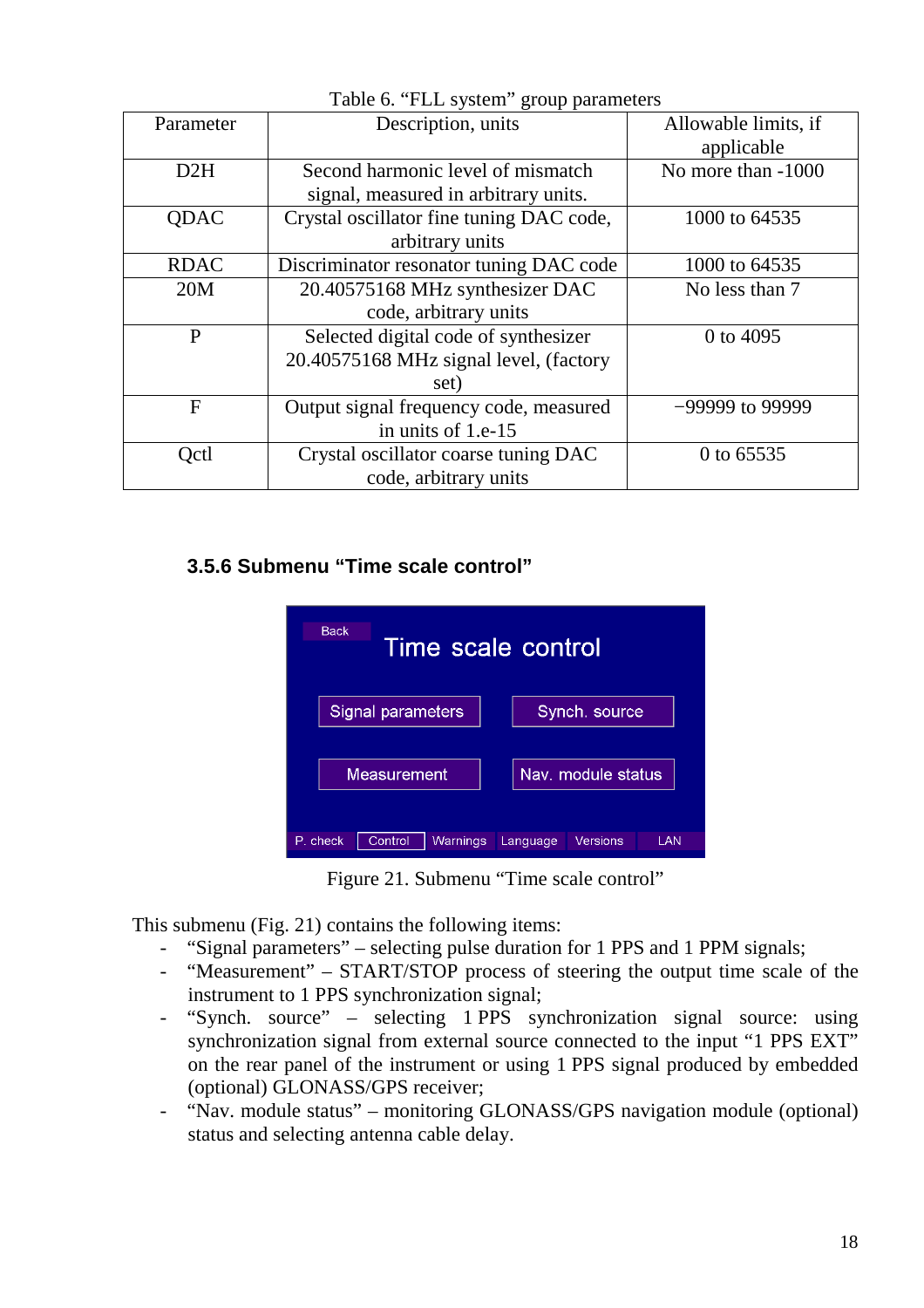3.5.6.1 Submenu "Signal parameters"

| <b>Back</b>                                                                         |                                                                                     |          | Signal parameters |          |     |
|-------------------------------------------------------------------------------------|-------------------------------------------------------------------------------------|----------|-------------------|----------|-----|
| 1 PPS pulse width:                                                                  |                                                                                     |          |                   | 100 us   |     |
| Set PPS pulse width:<br>$100$ us<br>10 <sub>us</sub><br>$0.1$ us<br>1 <sub>us</sub> |                                                                                     |          |                   |          |     |
| 1 PPM pulse width:                                                                  |                                                                                     |          |                   | 10 us    |     |
|                                                                                     | Set PPM pulse width:<br>$100$ us<br>$0.1$ us<br>10 <sub>us</sub><br>1 <sub>us</sub> |          |                   |          |     |
|                                                                                     |                                                                                     |          |                   |          |     |
| P. check                                                                            | Control                                                                             | Warnings | Language          | Versions | LAN |

Figure 22. Submenu "Signal parameters"

This submenu shows selected pulse widths of 1 PPS and 1 PPM signals (Fig. 22). It is possible to change pulse widths clicking on the corresponding buttons positioned in the lines "Set PPS pulse width" and "Set PPM pulse width".

# 3.5.6.2 Submenu "Measurement"

In case of normal operation the instrument supports two different modes: frequency keeping mode and synchronization by external signal mode. Frequency keeping mode is a default mode which is selected automatically after the instrument has been switched on and warmed up. Synchronization mode can be selected manually in the submenu "Measurement" (Fig. 23) by clicking the button "Run/stop measurement".

| <b>Back</b><br>Measurement |                      |                 |  |  |  |
|----------------------------|----------------------|-----------------|--|--|--|
| $NO=0$                     | $CO=0$               | $Nc = 0$        |  |  |  |
| $C=0$                      | $Nf = 0$             |                 |  |  |  |
| $dF = 0e-15$               | $NSN=0$              | !SIG            |  |  |  |
| Meas. stopped              | Run/stop measurement |                 |  |  |  |
| Control<br>P. check        | Warnings<br>Language | Versions<br>LAN |  |  |  |

Figure 23. Submenu "Measurement"

For synchronization purpose 1 PPS signal is used. The source of 1 PPS signal can be selected in submenu "Synch. source" of menu "Time scale control". One of two possible sources should be selected: embedded (optional) GLONASS/GPS navigation module or external source connected to the input "1 PPS EXT" on the rear panel of the instrument. External source is required to produce stable 1 PPS signal positive polarity and amplitude of at least 2.5 V into 50 ohm load.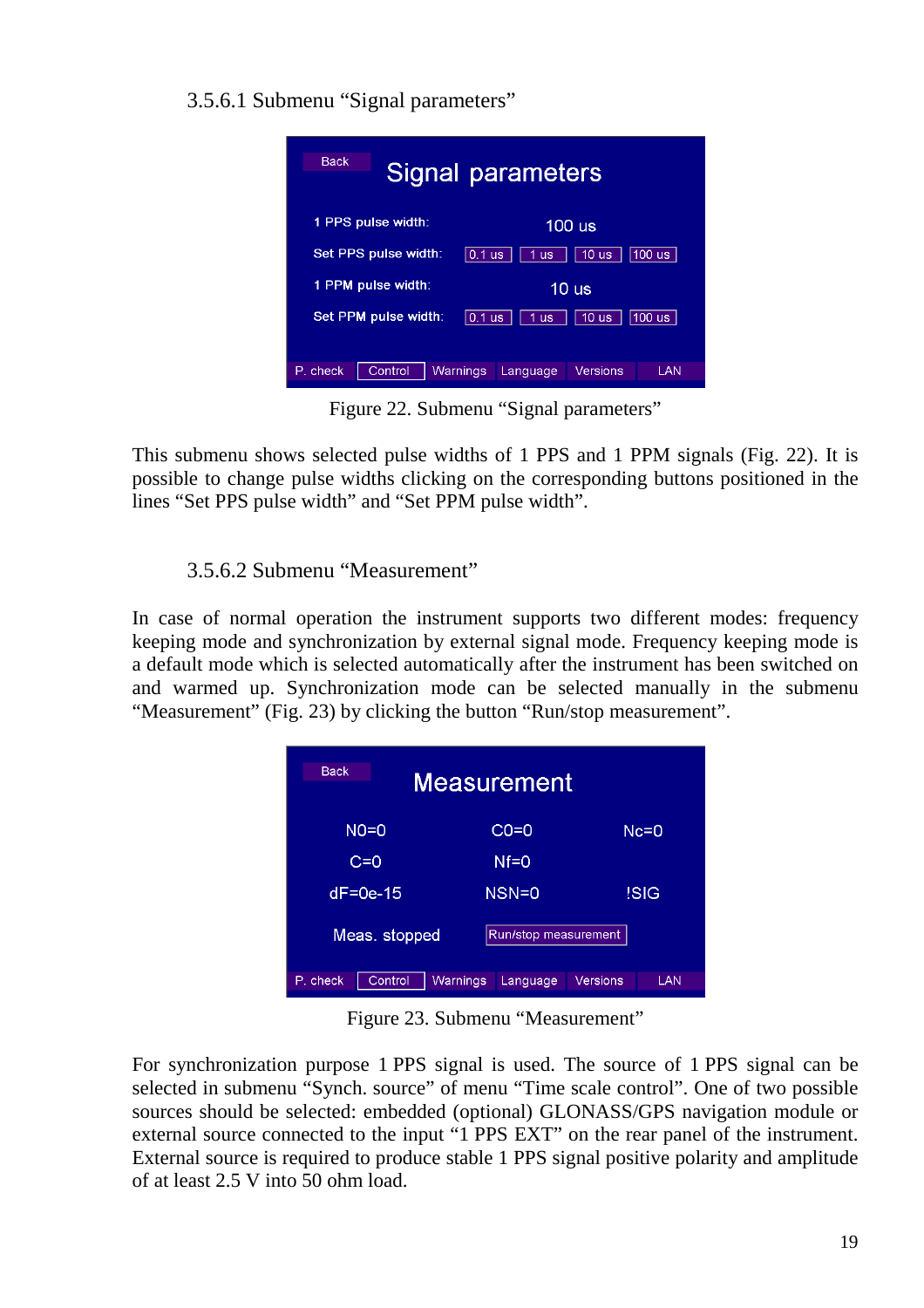Before run measurement process synchronization signal source should be selected (item "Synch. source" of menu "Time scale control").

After measurement process has been run, phase differences between signals of the instrument and 1 PPS synchronization signal are measured. Using measured phase differences time scale of the instrument is steered and output frequency of the instrument is corrected.

Two 100 MHz counters are used for measurements: first one is a time interval counter between 1 PPS signal of the instrument and 1 PPS synchronization signal, second one is a frequency counter for estimating relative frequency difference between output signals of the instrument and 1 PPS synchronization signal. Relative frequency difference is calculated by phase counts averaged on 100 s intervals.

Time scale of the instrument is formed by counting of 100 MHz signal of the instrument. Time scale is steered by means of addition/exclusion of counter cycles each 2000 seconds. Output frequency of the instrument is corrected by means of changing digital code of frequency synthesizer. In automatic mode full measurement cycle contains 10 days. After measurement period central processor apply final correction of frequency code and switch the instrument to the frequency keeping mode.

In frequency keeping mode submenu "Measurement" looks like in Fig. 23. After 3 seconds delay, since measurements have been started, display will show current measurement results (Fig. 24).

| <b>Back</b><br><b>Measurement</b>         |          |           |          |          |  |
|-------------------------------------------|----------|-----------|----------|----------|--|
| $NO = 39$                                 |          | $CO = -2$ |          | $Nc = 3$ |  |
| $C = 0$                                   |          | $Nf = 3$  |          |          |  |
| $dF = 0e-15$                              |          | phi=13000 |          |          |  |
| Meas. in progress<br>Run/stop measurement |          |           |          |          |  |
| Control<br>P. check                       | Warnings | Language  | Versions | LAN      |  |

Figure 24. Submenu "Measurement"

If only single adjustment of 1 PPS output signal is required it is necessary to manually switch off synchronization mode by clicking the button "Run/stop measurement" after parameter N0 reaches 10. To adjust 1 PPM output signal measurements should be stopped after parameter N0 becomes more then 60 or parameter Nf becomes more than 0. Measurements are divided into 100-seconds-cycles. Phase difference is averaged during 100-second interval and averaged value is used for calculation of relative frequency difference. Each 20 cycles (2000 seconds) time scale of the instrument is corrected. Parameters presented in Fig. 23, 24 are described below.

N0 is the number of counts in the current measurement 100-second cycle.

C0 is the time scale mismatch measured in the current 100-second cycle with 10 ns step.

Nc is the number of 100-second cycles after the last time scale correction (or since start of measurement process).

C is the last time scale correction, in units of 10 ns.

Nf is the total number of counts are used for relative frequency difference calculation.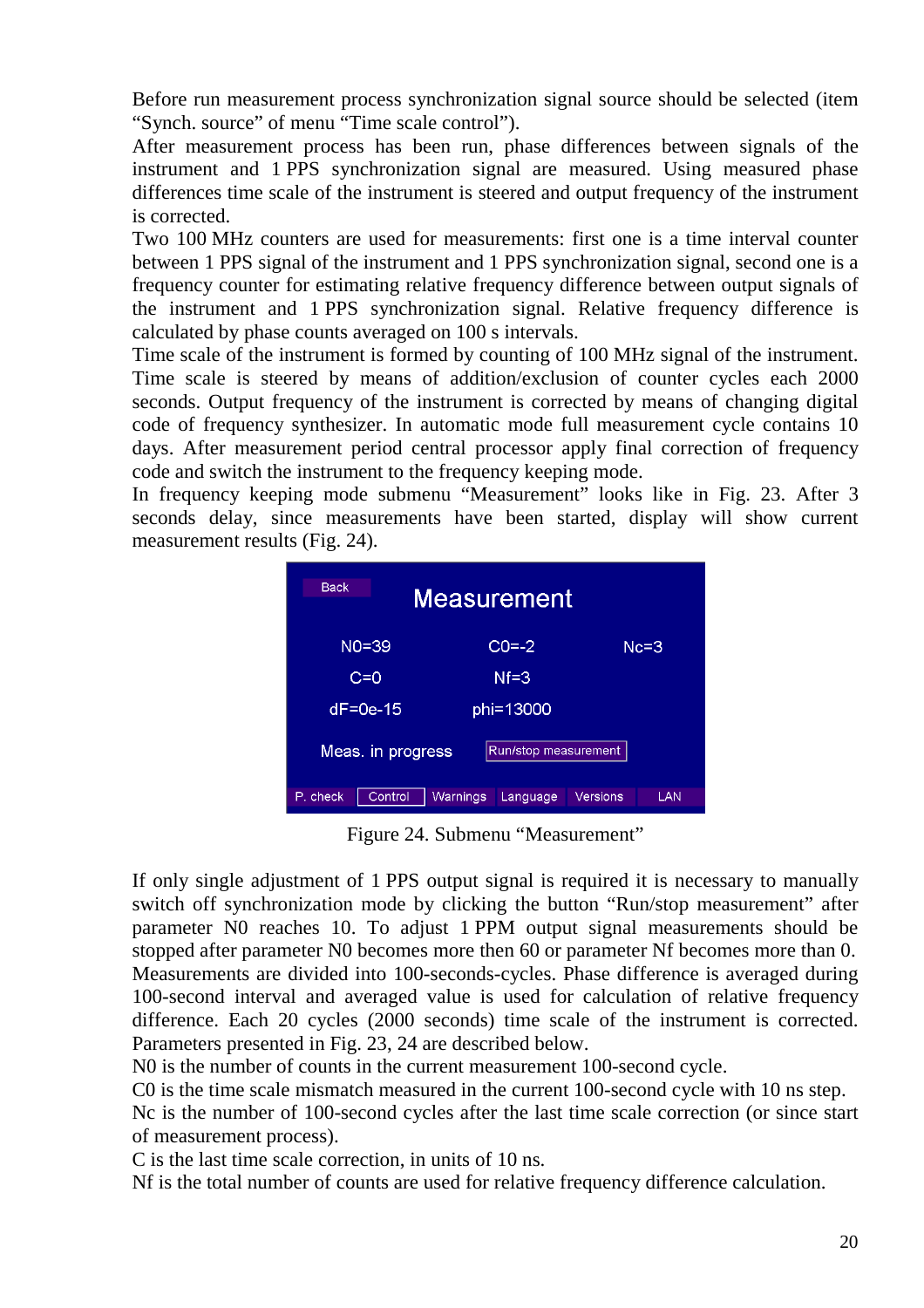dF is the relative frequency difference estimated since synchronization mode had been switched on.

Phi is the phase measured by the frequency counter, in units of 0.1 ns.

If measurement process is started, the instrument is in synchronization mode, so in status screen the message "frequency keeping mode" is changed to "Ext 1PPS tracking mode" (Fig. 25) or "Nav. sys. track. mode" (Fig. 26) depending on selected synchronization source (see next paragraph 3.5.6.3).



Figure 25. Example of status screen in case of measurement process is in progress and synchronization source is external 1 PPS



Figure 26. Example of status screen in case of measurement process is in progress and synchronization source is navigational module

If during measurement process frequency mismatch between synchronization signal and output signal of the instrument becomes too large, time interval counter can be overflowed. In this case LCD display will show information message "!OV". In case of time scale malfunction, the message "!INT0" will be shown. When no synchronization signal, the message  $-$  "!SIG" (Fig. 27).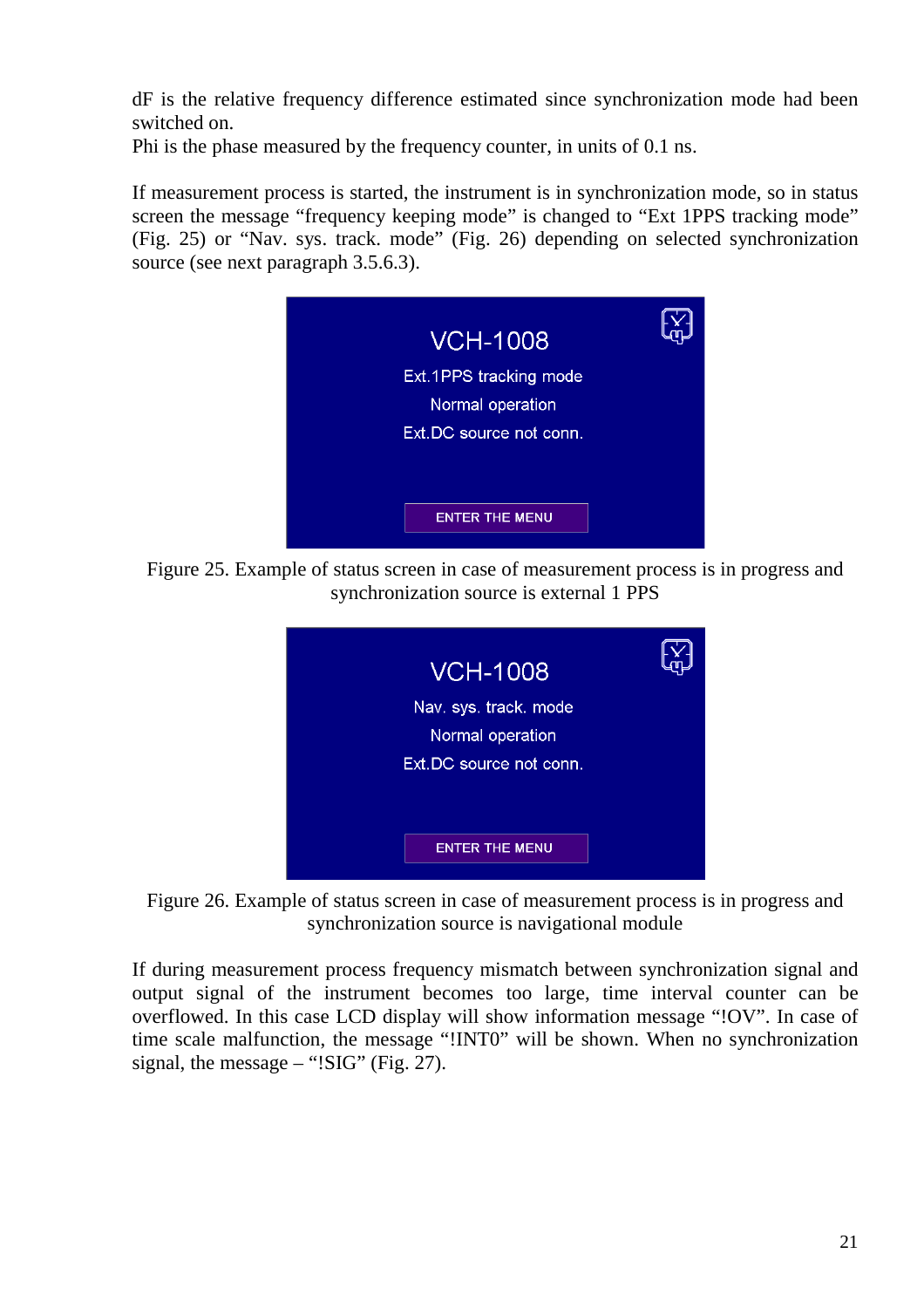| <b>Back</b><br><b>Measurement</b> |                             |                 |  |  |  |
|-----------------------------------|-----------------------------|-----------------|--|--|--|
| $NO=94$                           | $CO = -2$                   | $Nc = 3$        |  |  |  |
| $C=0$                             | $Nf = 4$                    |                 |  |  |  |
| $dF = 0e-15$                      | phi=13000                   | <b>ISIG</b>     |  |  |  |
| Meas. stopped                     | Run/stop measurement        |                 |  |  |  |
| P. check<br>Control               | <b>Warnings</b><br>Language | Versions<br>LAN |  |  |  |

Figure 27. Submenu "Measurement"

3.5.6.3 Submenu "Synchronization source"

This submenu (Fig. 28) is selected by clicking on the item "Synch. source" in the menu "Time scale control" (Fig. 21).

Synchronization source should be selected before measurements have been started (before synchronization mode has been switched on).

| <b>Back</b><br><b>Synchronization source</b>      |         |                  |                         |                 |     |  |  |  |
|---------------------------------------------------|---------|------------------|-------------------------|-----------------|-----|--|--|--|
| <b>Synchronization signal source:</b><br>External |         |                  |                         |                 |     |  |  |  |
|                                                   | Enable: | Nav. rcv. module | Synchronize 1PPS (1PPM) | External        |     |  |  |  |
| Sync. signal - ok                                 |         |                  |                         |                 |     |  |  |  |
| P. check                                          | Control | Warnings         | Language                | <b>Versions</b> | LAN |  |  |  |

Figure 28. Submenu "Synchronization source"

Two sources are possible: embedded navigational receiver module ("Nav. rcv. module" – optional) or external source of 1PPS signal ("External").

Field "Synchronization signal source" contains information about current synchronization source. Field "Sync. signal" informs about presence of selected signal. To change the source, click the corresponding touch-area ("Nav. rcv. module" or "External").

If the instrument is not completed with navigational receiver module, corresponding button (touch-area) will be disabled and colored with gray (Fig. 28).

Clicking button "Synchronize 1PPS(1PPM)" leads to opening information window (Fig. 29) which contains instruction about time scale adjustment. To do synchronization, click "Yes" and start measurements (see instruction in paragraph 3.5.6.2).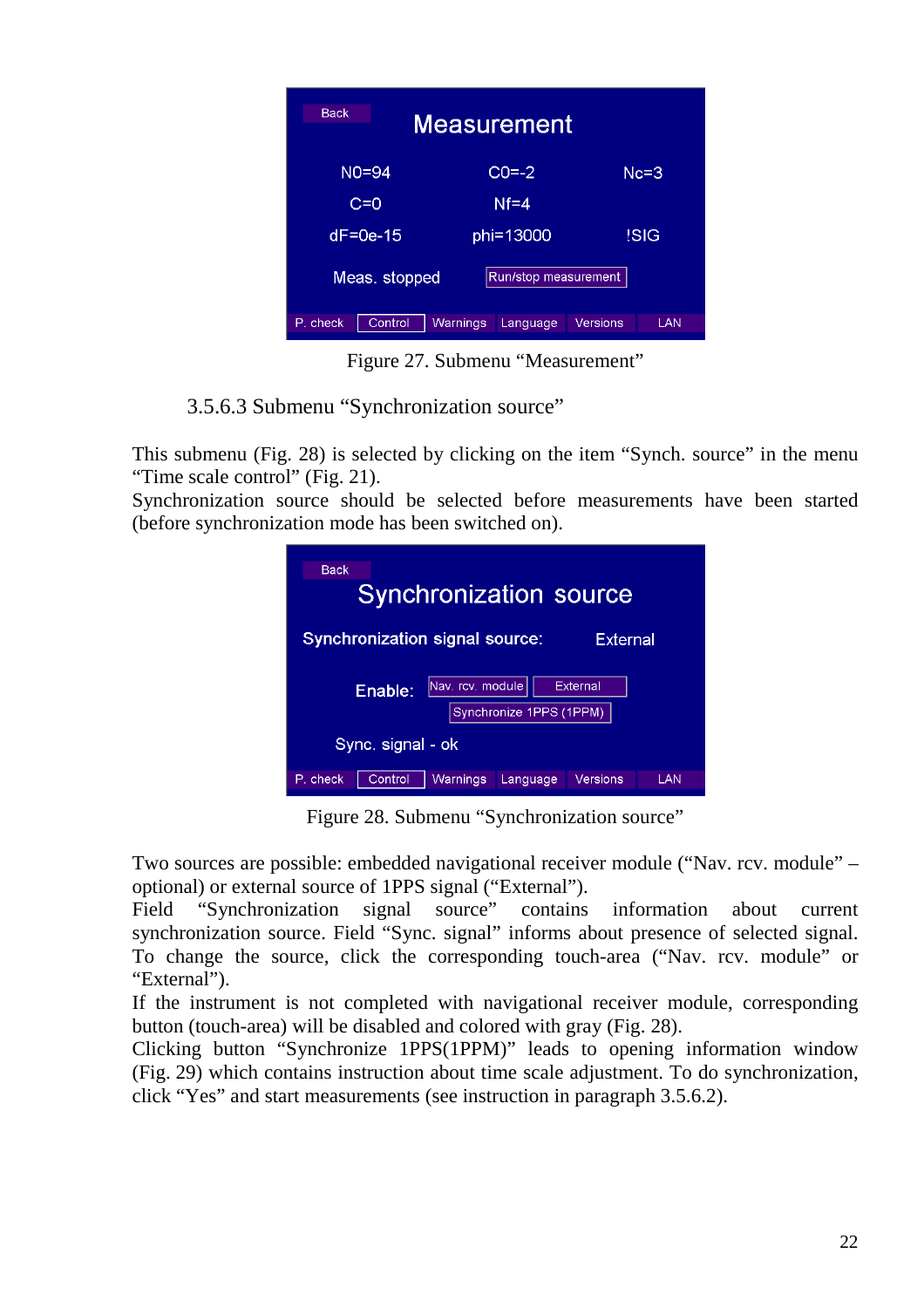| To synchronize 1 PPS (1 PPM):<br>1) start measurements<br>2) wait while number of counts (parameter NO)<br>reaches 10<br>(NO reaches 60 or Nf reaches 1 for 1PPM)<br>3) stop measurements |        |  |  |  |
|-------------------------------------------------------------------------------------------------------------------------------------------------------------------------------------------|--------|--|--|--|
| Go to menu "Measurement"?                                                                                                                                                                 | Yes    |  |  |  |
|                                                                                                                                                                                           | Cancel |  |  |  |

Figure 29. Screen with information about time scale adjustment procedure

3.5.6.4 Submenu "Nav. module status"

#### **Submenu "Nav. module status" can be disabled if the instrument is not completed with navigational module.**

If navigational receiver module is selected as a synchronization source, parameters of navigational module should be checked before synchronization (measurement) process start. To check these parameters, enter submenu "Nav. module status" from menu "Time scale control" (Fig. 21). In case of normal operation submenu "Navigational module status" looks like in Fig. 30.

| <b>Back</b>                                 |                         |  |  |  |  |
|---------------------------------------------|-------------------------|--|--|--|--|
| Navigational module status                  |                         |  |  |  |  |
| Nav.module ON                               | Switch OFF              |  |  |  |  |
| $GPS = 10$                                  | $GLON = 4$              |  |  |  |  |
| Time: 15:38:20                              | Synch. with nav. module |  |  |  |  |
| Antenna delay = $350$ ns<br>Set delay       |                         |  |  |  |  |
| P. check<br>Control<br>Warnings<br>Language | <b>Versions</b><br>LAN  |  |  |  |  |

Figure 30. Submenu "Navigational module status", normal operation

Parameters "GPS" and "GLON" shows the number of satellites, which are available and can be used for navigational problem solving. **It is possible to start measurement process (switch to synchronization mode) only if at least one of these parameters is nonzero.**

"Time" shows current time of the instrument, it is updated every 3 seconds. Button "Synch. With nav. module" allows adjusting **minutes and seconds** to UTC time obtained by navigational receiver.

"Antenna delay" shows summary delay which takes into account delay in antenna cable and delay in circuits of navigational module. This value is set by manufacturer; it can be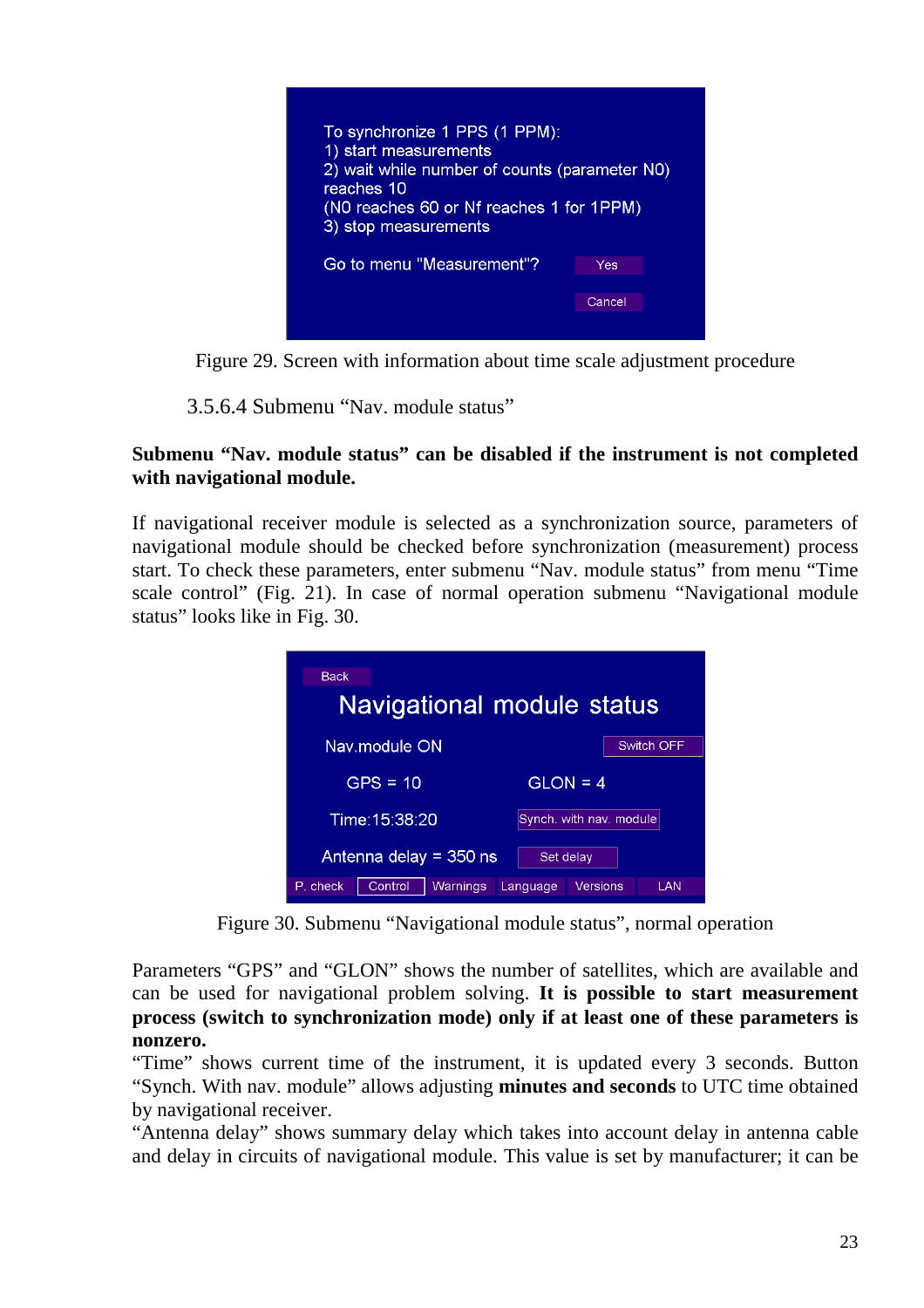changed only in case if antenna cable length was changed. Fig. 31 shows submenu for antenna delay changing, which appears after button "Set delay" is clicked.



Figure 31. Submenu "Set antenna delay"

If the instrument is already in synchronization mode (even if external 1PPS is selected to be synchronization source) submenu "Navigational module status" looks like in Fig. 32. The module cannot be switched off, and time cannot be adjusted and antenna delay cannot be changed.



Figure 32. Submenu "Navigational module status", measurement process is in progress

If errors in operation of navigational module are detected, message describing error is displayed. The following error messages are possible:

- 1) "GPS-antenna disconnected",
- 2) "Nav. module-conn. error",
- 3) "GPS test failed", "GLON test failed".

If only one message about disconnected antenna is shown – check the antenna and cable connectors.

Note, appearance of message "Nav. module-conn. error" for a short time is allowable.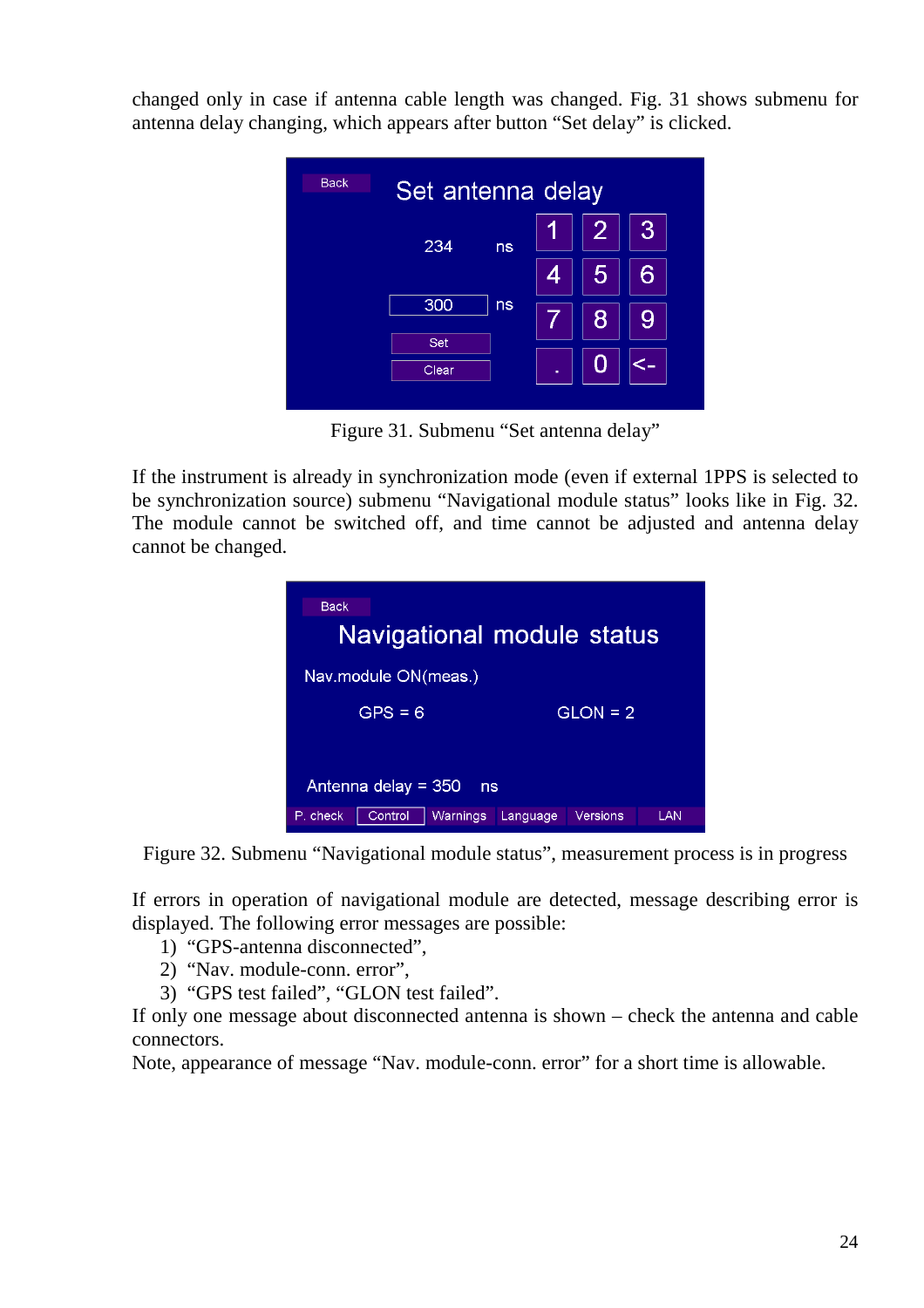#### **3.6 Diagnostic messages – menu "Information"**

**"No synchronization"**. The crystal oscillator is not locked to the hydrogen emission line. The program shows this message if parameter D2H from menu "Parameters check/FLL system" (paragraph 3.4.3) is greater than −1000 (parameter D2H can be either positive or negative).

**"Warming up"**. The message appearing when the instrument is switching on in automatic regime and thermostats are warming.

**"Pump Unit"**. Ion pump current is above the normal limit or its voltage is below the normal limit. Limit for voltage is 2 kilovolts, for current: during warming process – 495 microamperes, after warming  $up - 100$  microamperes. To check these parameters use menu "Parameters check/Discriminator" (paragraph 3.4.2).

**"Pump Unit off"**. The Ion pump is switched OFF, either due to its parameters are out of the tolerance limits, or it is switched OFF by User in manual control mode. To check the parameters of the pump unit use menu "Parameters check/Discriminator" (paragraph 3.4.2).

**"Purifier Unit"**. The purifier current is out of the tolerance limits: lower value is 0.15 A, upper value is 1.2 A. To protect the maser, in this case, control program switches OFF the power of the purifier unit. To check the parameters of the purifier unit use menu "Parameters check/Discriminator" (paragraph 3.4.2).

**"Purifier Unit off"**. The purifier is switched OFF either due to the instrument is in warm up state, or it is switched OFF by User in manual control mode. In a warming up mode (auto switching ON) the purifier is switched ON only when the cavity of the discriminator is warmed up and the H-pressure and voltage on the heater of the molecular hydrogen source are normal. To check H-pressure (H2p) use menu "Parameters check/Discriminator" (paragraph 3.4.2). To monitor warming process use menu "Parameters check/Discriminator" (paragraph 3.4.5).

"**HFO Unit**". The discharge brightness sensor voltage is lower than normal (0.5V) or the HFO current is higher than normal (0.7A). These parameters are available for examination from the menu "Parameters check/Discriminator" (paragraph 3.4.2). If these parameters are out of limits, control program switches off HFO power.

**"HFO Unit off"**. The HFO unit is switched OFF either due to the instrument is in a warm up state, or the HFO working parameters are out of the tolerance limits, or it is switched OFF by User in manual control mode. In a warm up mode (auto switching on) the HFO unit is switched ON in five minutes after switching ON the purifier unit, if the purifier current is normal.

**"Cavity Thermostats"**. Temperature mismatch of one of heated areas of cavity exceeds allowable limit – 150 arbitrary units (it corresponds to  $0.0015$  °C approximately). To check parameters of cavity thermostats use menu "Parameters Check\Thermostats" (paragraph 3.4.5).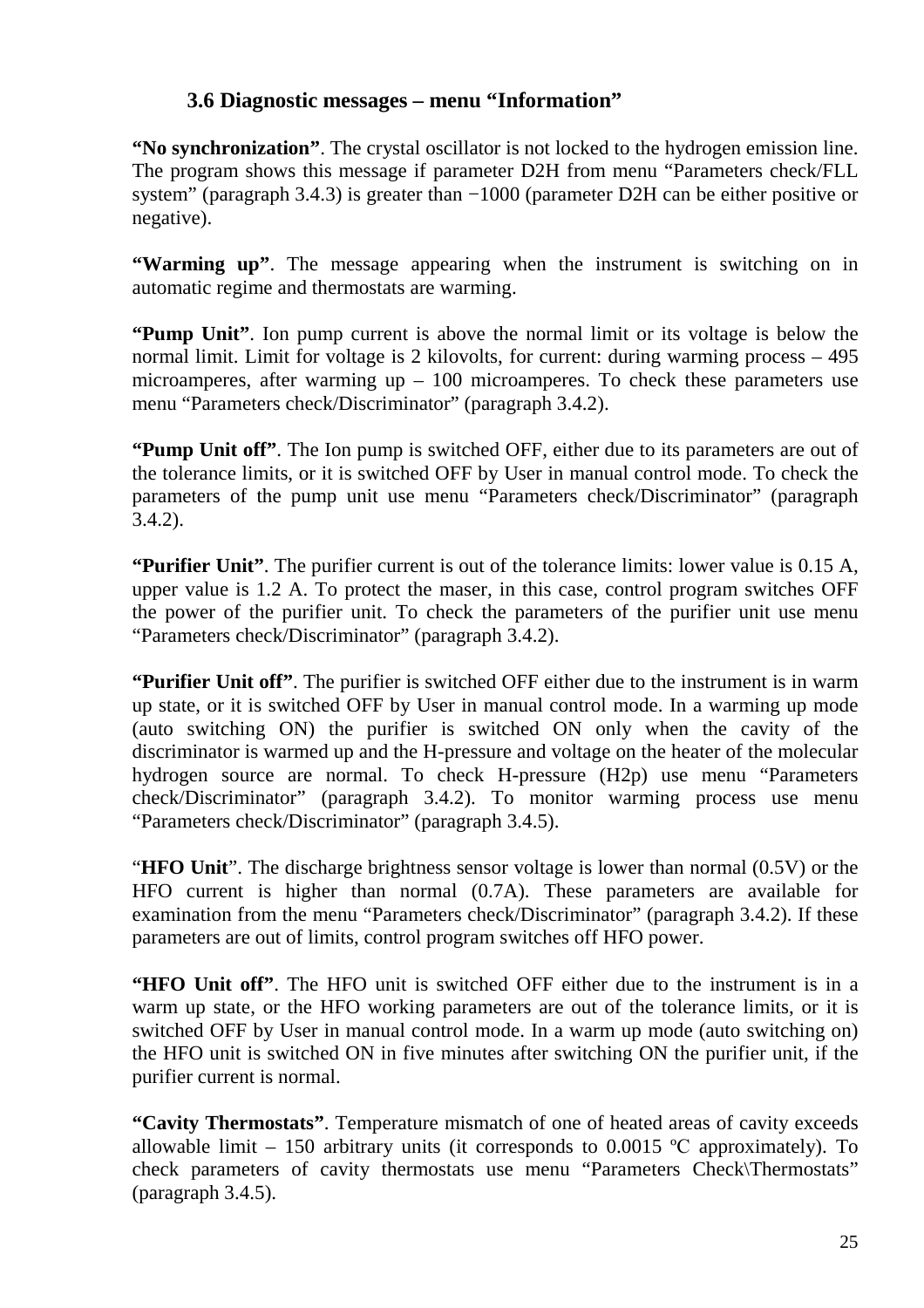**"Power Unit"**. Voltages of some voltage converters go out of tolerance limits. The following limits are set for power units:

External  $+24$  V: minimum is  $+20$  V:

AC/DC converter  $\sim$ 220/+27 V (output): minimum is +22.5 V;

Converter  $+27$  V/ $+27$  V: minimum is  $+24$  V, maximum is  $+30$  V;

Converter  $+27$  V/ $+15$  V: minimum is  $+13.5$  V, maximum is  $+18$  V;

Converter +27 V/−15 V: minimum is -18 V, maximum is -13.5 V;

Converter  $+27$  V/ $+5$  V: minimum is  $+4.5$  V, maximum is  $+5.5$  V;

Converter  $+27 \text{ V}/+3.3 \text{ V}$ : minimum is  $+3.0 \text{ V}$ , maximum is  $+3.5 \text{ V}$ ;

To check these parameters use menu "Parameters Check/Power"(paragraph 3.4.1).

**"Acc. charge"**. This message informs about charging the accumulators of the instrument when an external power source (AC 220 V or  $DC +24$  V) is used. The message disappears if charge level exceeds 95 %. If the instrument does not use external power source, this message informs about low voltage of the built-in accumulators (voltage less than +24 V). To prevent premature failure of the accumulators the instrument is switched off if accumulator voltage is less than +23V and it is unplugged from external power source.

**"Signals Unit"**. The level of one or several sinusoidal signals of the reference signal unit is low, or one or more pulse signals are absent. This message is shown in case of control voltage for crystal oscillator 2.048 MHz is out of allowable range.

The control program checks the following sinusoidal signals:

The signal on the rear panel "5MHz-1" – minimal level is 0.3 V RMS;

The signal on the rear panel "5MHz-2" – minimal level is 0.3 V RMS;

The signal on the rear panel "10MHz-1" – minimal level is 0.3 V RMS;

The signal on the rear panel "10MHz-2" – minimal level is 0.3 V RMS;

The control program also checks the presence of pulse signals, which are put on the rear panel of the reference signal unit: "1 MHz", "2.048MHz". To check the signals described above use the menu "Parameters Check\Signal levels" (paragraph 3.4.4).

**"FLL 100M/20M level"**. This message appears if signals of frequency multiplier 100 MHz or digital synthesizer 20.40575168 MHz, which are formed in the interrogation signal unit are below the tolerance limits. For 100 MHz signal permissible value is 0.3 V RMS, level of signal 20.40575168 MHz is measured in arbitrary units, minimal permissible value is 4. To check these parameters use the menu "Parameters Check\FLL" (paragraph 3.4.3).

**"FLL detuning sig."**. This message is shown in case of detected level of second harmonic signal (detuning signal) in FLL system is out of tolerance limits. Second harmonic level indicates whether the crystal oscillator is locked to the Hydrogen emission line or not. The crystal oscillator is considered to be synchronized if detected level D2H is less than −1000. If D2H parameter value is between −200 and 200, it is assumed that detuning signal is not present in FLL system. To check D2H level use the menu "Parameters Check\FLL system" (paragraph 3.4.3).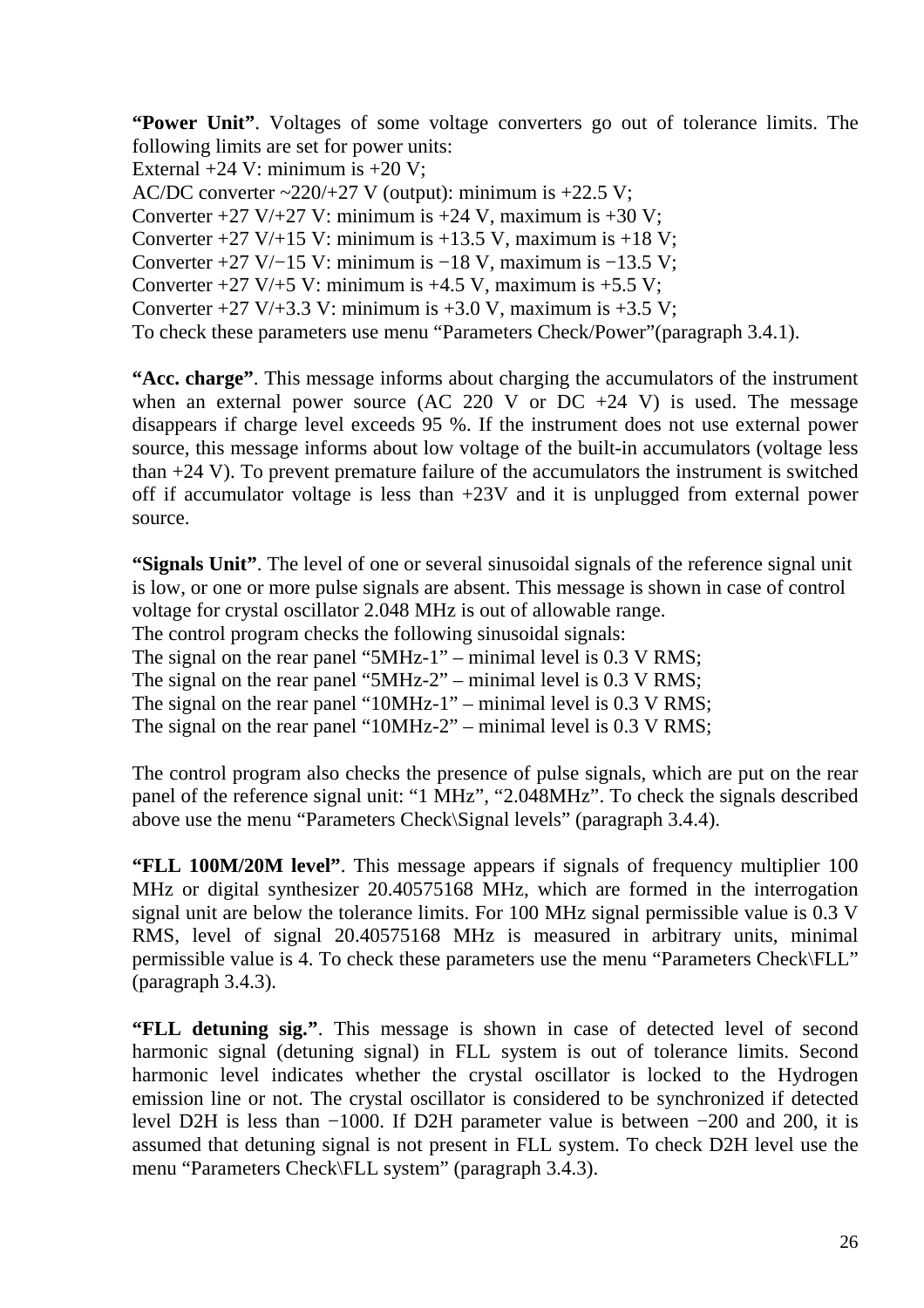"**FLL IF-level**". The level of the intermediate frequency in the receiver unit is below the tolerance limit, which is equal to 100 units of ADC code. To check this parameter use the menu "Parameters Check\FLL system" (paragraph 3.4.3).

"**FLL DAC overflow**". In the passive hydrogen maser VCH-1008 FLL system there are two servo loops: crystal oscillator and H-maser cavity. Control voltages of the crystal oscillator and cavity varactors are formed by digital-to-analog converters (DAC) located in FLL processor unit. In both loops 16-bits converters are used, the full scale of which is ranged from 0 to 65535. If the DAC code of some of these loops is less than 1000 or more than 64500, the control program of the central processor forms the message "FLL DAC overflow". To define exactly which DAC has crossed the limit value one needs to view corresponding parameters from menu "Check\FLL" (paragraph 3.4.3). The DAC controlling the crystal oscillator can be set to the middle position by "Search H-line" procedure (see menu "Control\H-line search", paragraph 3.5.5).

**"FLLP Unit link"**. This message can be shortly displayed and then disappear if the exchange data error between the central and FLL processor occurs. This is a normal situation, since the main task of the FLL processor is continuous tuning the crystal oscillator, data exchange has lower priority and takes time that remains free from the main task of the FLL processor. When such a message is presented permanently, it indicates that there are some faults in the FLL unit or frequency synthesizer.

**"H2 source"**. The molecular hydrogen pressure in source or its thermostat temperature are out of tolerance limits. The limits of H-pressure are from 1.5 till to 20 atmospheres; the temperature – from 0 up to 1000 code units  $(\sim 0.01 \degree C)$ . To check the H-pressure use menu "Parameters Check\Discriminator" (paragraph 3.4.2), parameter H2p. To check temperature mismatch of hydrogen source thermostat use menu "Parameters Check\Thermostats" (paragraph 3.4.5), parameter T3.

**"User's control"**. The instrument is in the manual switch ON/OFF mode or H-line searching procedure has been initiated. This message also informs that the instrument will switch to automatic mode in 100 seconds.

**"Ext. DC off"/"Ext.DC source not conn."**. This message is appear if the toggle "DC POWER ON" on the rear panel is switched on, but external DC source is not connected to the instrument.

**"Acc. switched off"/"Int.bat. switched off"**. It informs about switched off position of the toggle "ACCUM ON" on the rear panel of the instrument.

**"AC/DC convertor"**. This message indicates absence of DC voltage at the output of AC/DC converter. Possible reasons: absence of external AC 220 V voltage or failure of AC/DC converter. External power source or internal accumulator should be used for power supply.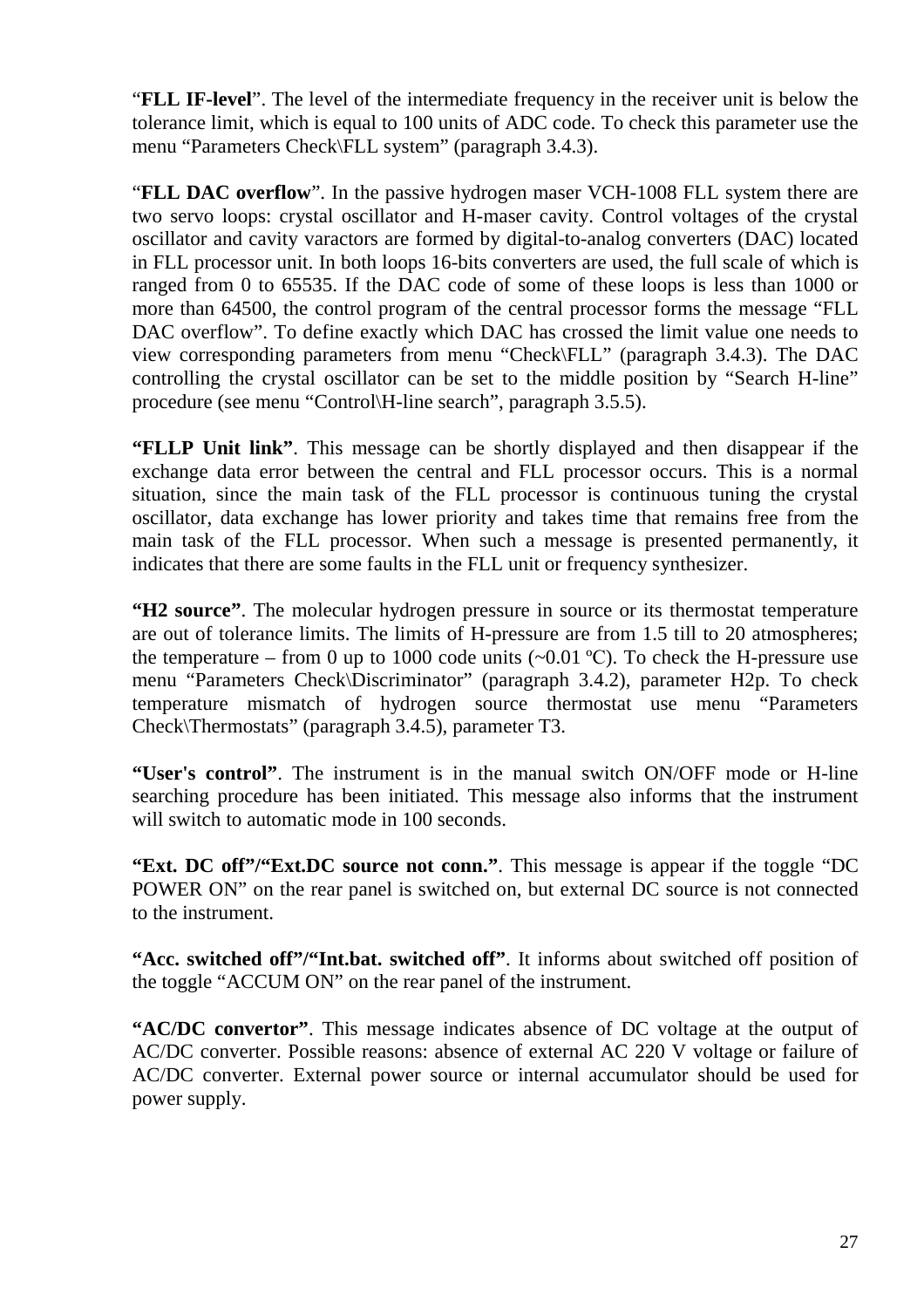# **3.7 Language setting – menu "Language"**

Submenu "Language" of main menu (Fig. 5) allows to select user interface language: English or Russian. Language setting is optional function and can be not available in some instruments.

#### **3.8 Versions of embedded software of the instrument – menu "Versions"**

To list versions of embedded software of the instrument – click on the item "Versions" of the main menu (Fig. 5).

| To main<br><b>Versions</b>                                            |     |  |  |  |  |  |  |  |  |
|-----------------------------------------------------------------------|-----|--|--|--|--|--|--|--|--|
| FLL=0x0000<br>$SN = 40$                                               |     |  |  |  |  |  |  |  |  |
| THR=0x0000                                                            |     |  |  |  |  |  |  |  |  |
| RSS=0x2121                                                            |     |  |  |  |  |  |  |  |  |
| CPU=0x1413                                                            |     |  |  |  |  |  |  |  |  |
|                                                                       |     |  |  |  |  |  |  |  |  |
| <b>Versions</b><br>P. check<br>Control<br><b>Warnings</b><br>Language | LAN |  |  |  |  |  |  |  |  |

Figure 33. Menu "Versions"

Menu "Versions" is shown in Fig. 33.

FLL – software version FLL (frequency lock loop) processor.

THR – software version of thermostat processor.

RSS – software version of reference signal source unit.

CPU – software version of central processor.

SN – serial number of the instrument.

# **3.9 LAN settings of the instrument – menu "LAN configuration"**

The instrument allows remote monitoring via LAN by means of computer program "Monitor VCH-1008".

| <b>LAN</b> configuration<br><b>Back</b>     |   |                 |            |  |  |  |  |
|---------------------------------------------|---|-----------------|------------|--|--|--|--|
|                                             |   |                 | 3,         |  |  |  |  |
| IP -<br>192.168.125.5                       |   |                 |            |  |  |  |  |
| $Mask - 255.255.255.0$<br>Set IP            | 4 | 5               |            |  |  |  |  |
| Gate - 192.168.125.40<br>Set mask           |   | 8               |            |  |  |  |  |
| Set gate<br>Clear                           |   |                 |            |  |  |  |  |
| P. check<br>Control<br>Warnings<br>Language |   | <b>Versions</b> | <b>LAN</b> |  |  |  |  |

Figure 34. Menu "LAN configuration"